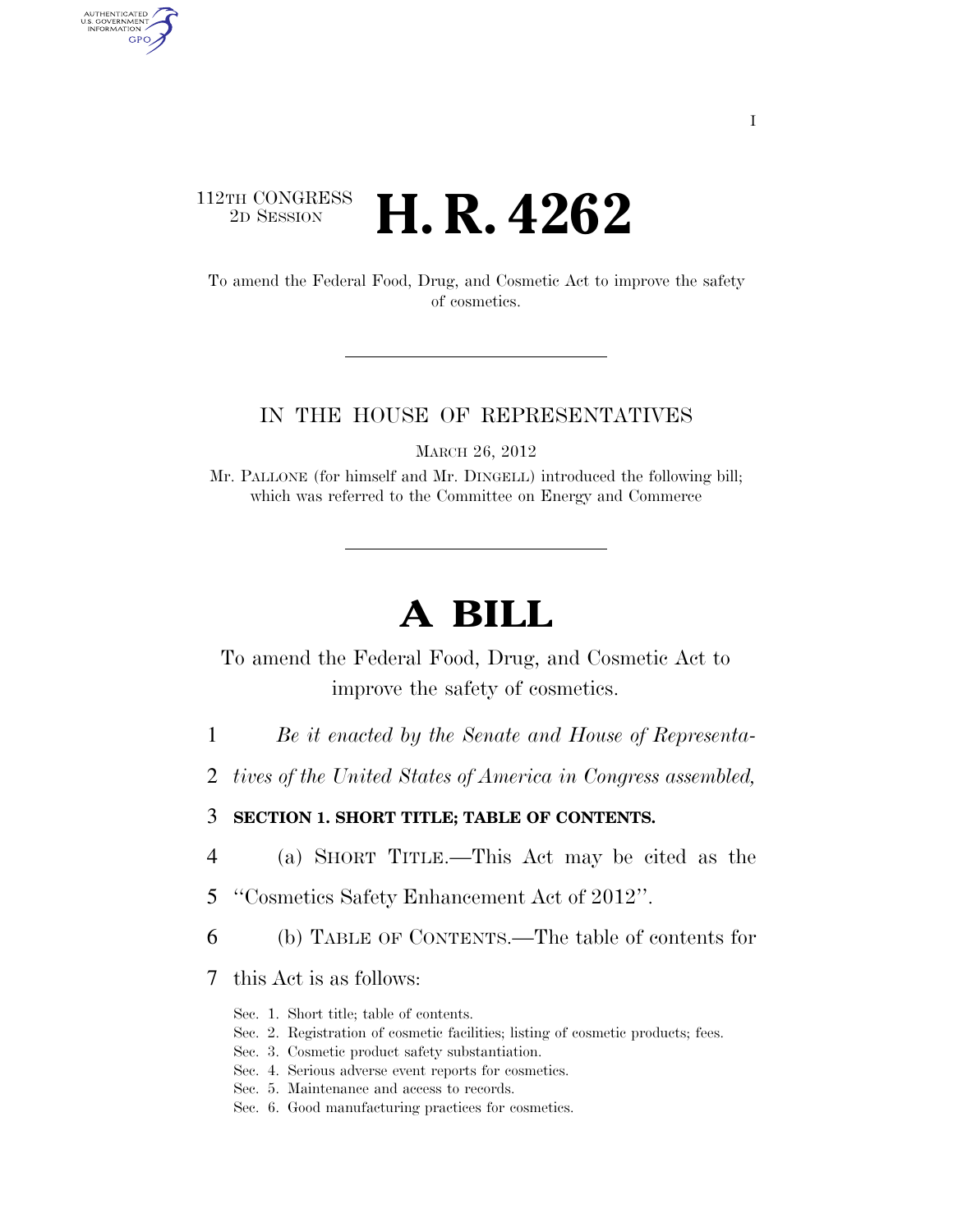Sec. 7. Mandatory recall authority. Sec. 8. Effective dates.

## **SEC. 2. REGISTRATION OF COSMETIC FACILITIES; LISTING OF COSMETIC PRODUCTS; FEES.**

 (a) PROHIBITED ACT.—Section 301(dd) of the Fed- eral Food, Drug, and Cosmetic Act (21 U.S.C. 331(dd)) is amended by striking the period at the end and adding ", the failure to register in accordance with section  $604(a)$ , or the failure to list a cosmetic product in accordance with section 604(b)''.

 (b) ADULTERATION.—Section 601 of the Federal Food, Drug, and Cosmetic Act (21 U.S.C. 361) is amend-ed by adding at the end the following:

12 ""(f) If it was manufactured, packed, or held in a fa- cility that is not duly registered under section 604(a), or if it is a cosmetic product that is not listed in accordance with section 604(b).''.

 (c) ANNUAL REGISTRATION.—Chapter VI of the Federal Food, Drug, and Cosmetic Act (21 U.S.C. 361 et seq) is amended by adding at the end the following: **''SEC. 604. REGISTRATION OF COSMETIC FACILITIES AND COSMETIC PRODUCT LISTING.** 

21 "(a) REGISTRATION.

22 "(1) IN GENERAL.—The Secretary shall by reg- ulation require that any facility engaged in manufac-turing, packing, or holding a cosmetic product or a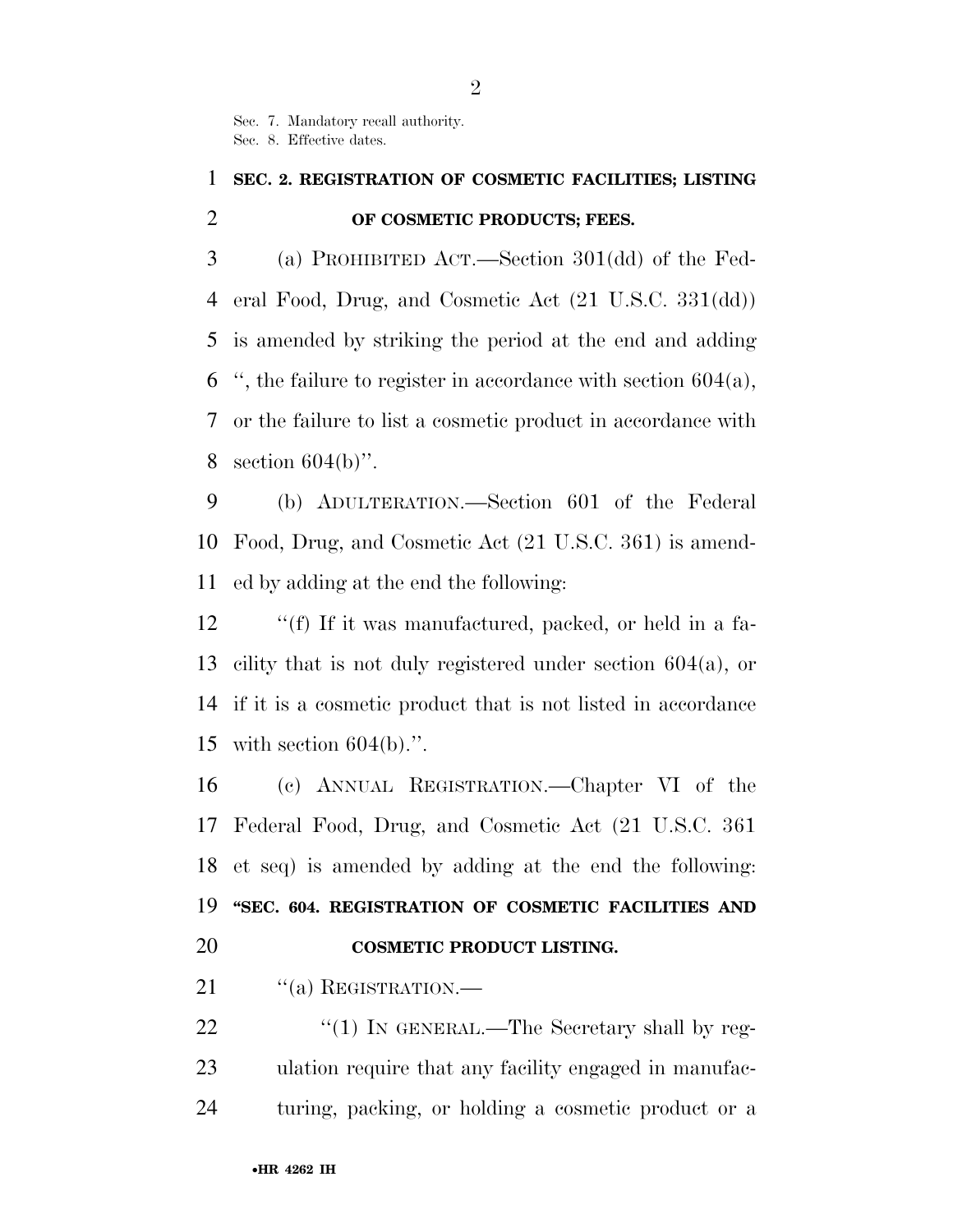| 1              | cosmetic formulation be registered annually with the    |
|----------------|---------------------------------------------------------|
| $\overline{2}$ | Secretary. To be so registered, any such facility shall |
| 3              | pay the registration fee required under section 744.    |
| $\overline{4}$ | $``(2)$ REGISTRATION.—                                  |
| 5              | "(A) TIMING.—A registration under para-                 |
| 6              | graph (1) shall be submitted to the Secretary           |
| $\tau$         | not later than December 31 of each year.                |
| 8              | "(B) FORMAT; CONTENTS.-Each registra-                   |
| 9              | tion under paragraph (1) shall be submitted             |
| 10             | using an electronic format, as specified in regu-       |
| 11             | lations or guidance issued by the Secretary, and        |
| 12             | shall include the following information:                |
| 13             | "(i) The facility's name and full ad-                   |
| 14             | dress, which address shall identify the pre-            |
| 15             | cise physical location of the facility.                 |
| 16             | "(ii) The identity of the facility, in-                 |
| 17             | cluding the unique facility identifier, if              |
| 18             | any, previously assigned by the Secretary               |
| 19             | to the facility under paragraph $(3)$ .                 |
| 20             | "(iii) All business trading names used                  |
| 21             | by the facility.                                        |
| 22             | "(iv) The product category or cat-                      |
| 23             | egories of each cosmetic product or cos-                |
| 24             | metic formulation manufactured, packed,                 |
| 25             | or held at the facility.                                |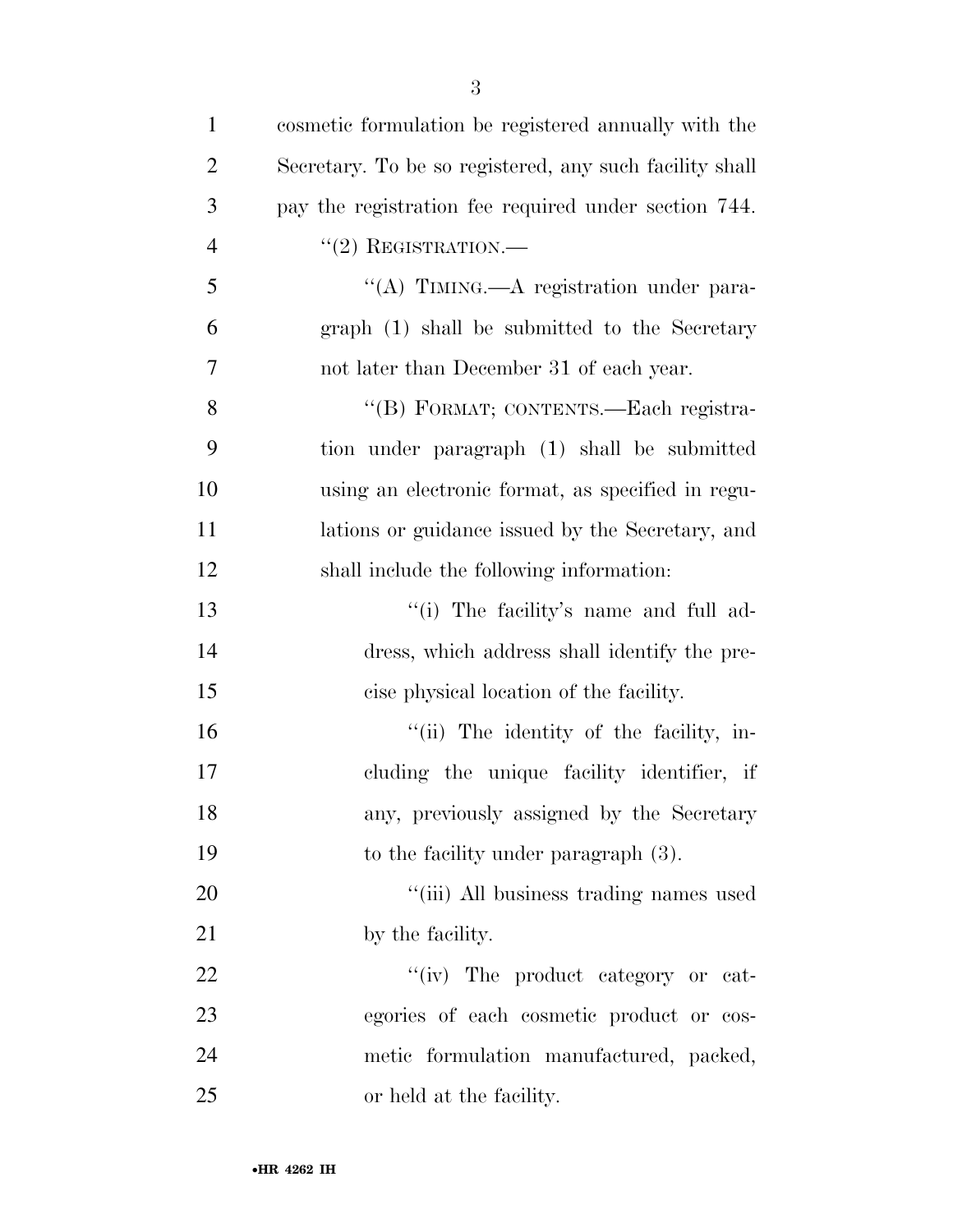| $\mathbf{1}$   | $\lq\lq(\mathbf{v})$ The type of activity conducted at |
|----------------|--------------------------------------------------------|
| $\overline{2}$ | the facility (such as manufacturing, pack-             |
| 3              | ing, or holding).                                      |
| $\overline{4}$ | $\lq\lq$ (vi) The name, title, street address,         |
| 5              | telephone number, and, if available, the               |
| 6              | email address of the emergency contact for             |
| 7              | the facility.                                          |
| 8              | "(vii) In the case of a foreign facility,              |
| 9              | the name, street address, telephone num-               |
| 10             | ber, emergency contact information, and, if            |
| 11             | available, the email address of the United             |
| 12             | States agent for the facility.                         |
| 13             | "(viii) The name, title, street address,               |
| 14             | telephone number, and, if available, email             |
| 15             | address of the individual submitting the               |
| 16             | registration.                                          |
| 17             | "(ix) Additional information<br>per-                   |
| 18             | taining to the facility or to the cosmetic             |
| 19             | products or cosmetic formulations manu-                |
| 20             | factured, packed, or held at the facility, as          |
| 21             | the Secretary may require by regulation.               |
| 22             | ``(C)<br>CHANGES TO INFORMATION.-The                   |
| 23             | registrant shall notify the Secretary of any           |
| 24             | change to the information described in clauses         |
| 25             | (i) through $(ix)$ of subparagraph $(B)$ not later     |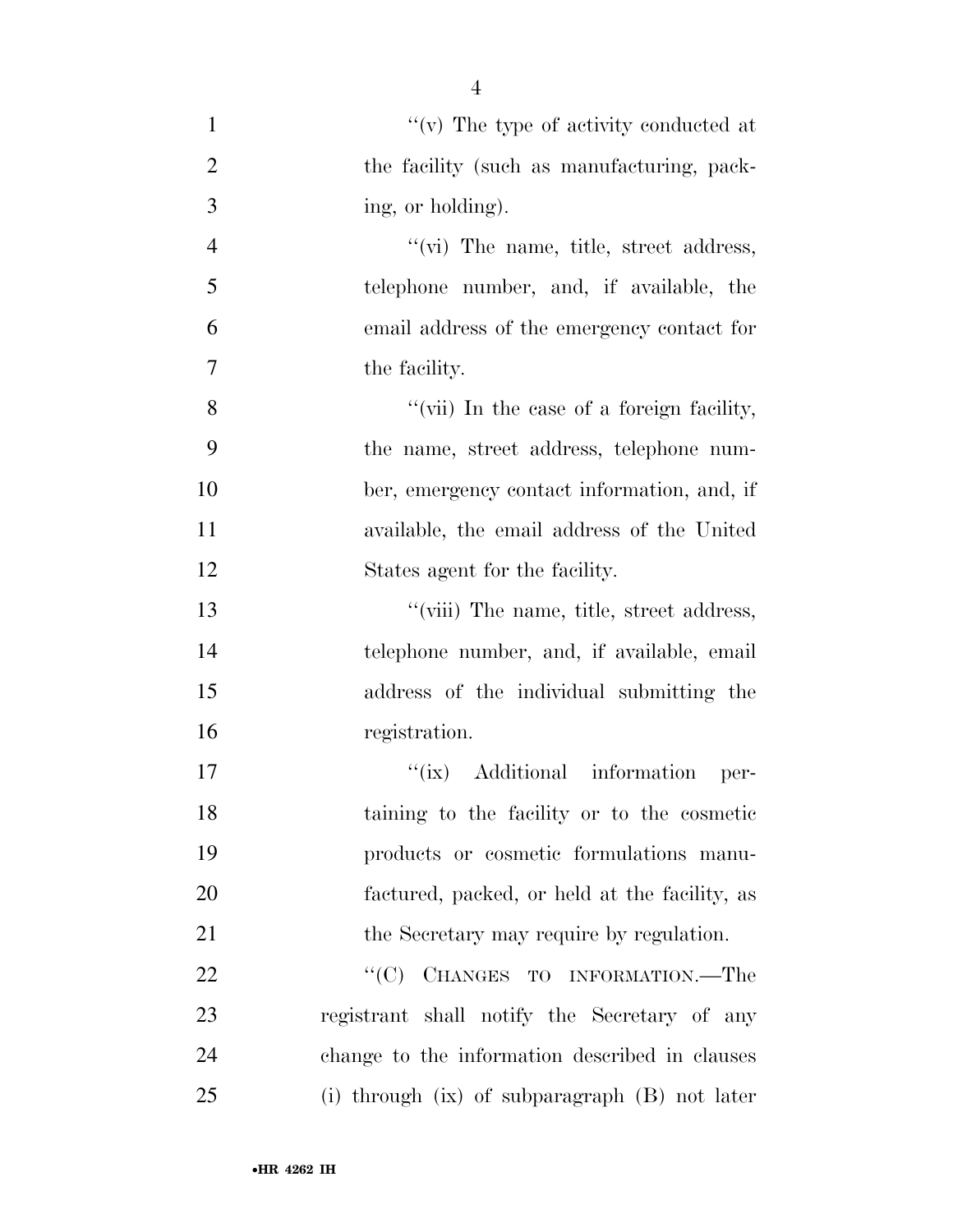| $\mathbf{1}$   | than 30 days after the date of such change un-          |
|----------------|---------------------------------------------------------|
| $\overline{2}$ | less otherwise specified by the Secretary.              |
| 3              | "(3) PROCEDURE.—Upon receipt of a com-                  |
| $\overline{4}$ | pleted registration under paragraph (1), the Sec-       |
| 5              | retary shall notify the registrant of the receipt of    |
| 6              | such registration. At the time of the initial registra- |
| 7              | tion of any cosmetic facility under this section, the   |
| 8              | Secretary shall assign a unique facility identifier to  |
| 9              | the facility.                                           |
| 10             | $\lq(4)$ LIST.—                                         |
| 11             | "(A) IN GENERAL.—The Secretary shall                    |
| 12             | compile and maintain an up-to-date list of fa-          |
| 13             | cilities that are registered under this section.        |
| 14             | "(B) REMOVAL.—The Secretary shall—                      |
| 15             | "(i) remove from such list the name"                    |
| 16             | of any facility whose registration under                |
| 17             | this section is suspended or cancelled; and             |
| 18             | "(ii) initiate proceedings in accord-                   |
| 19             | ance with paragraph (6) to cancel the reg-              |
| <b>20</b>      | istration of any facility that—                         |
| 21             | $\lq\lq$ (I) fails to re-register under this            |
| 22             | section; or                                             |
| 23             | "(II) fails to pay the registration                     |
| 24             | fee required under section 744.                         |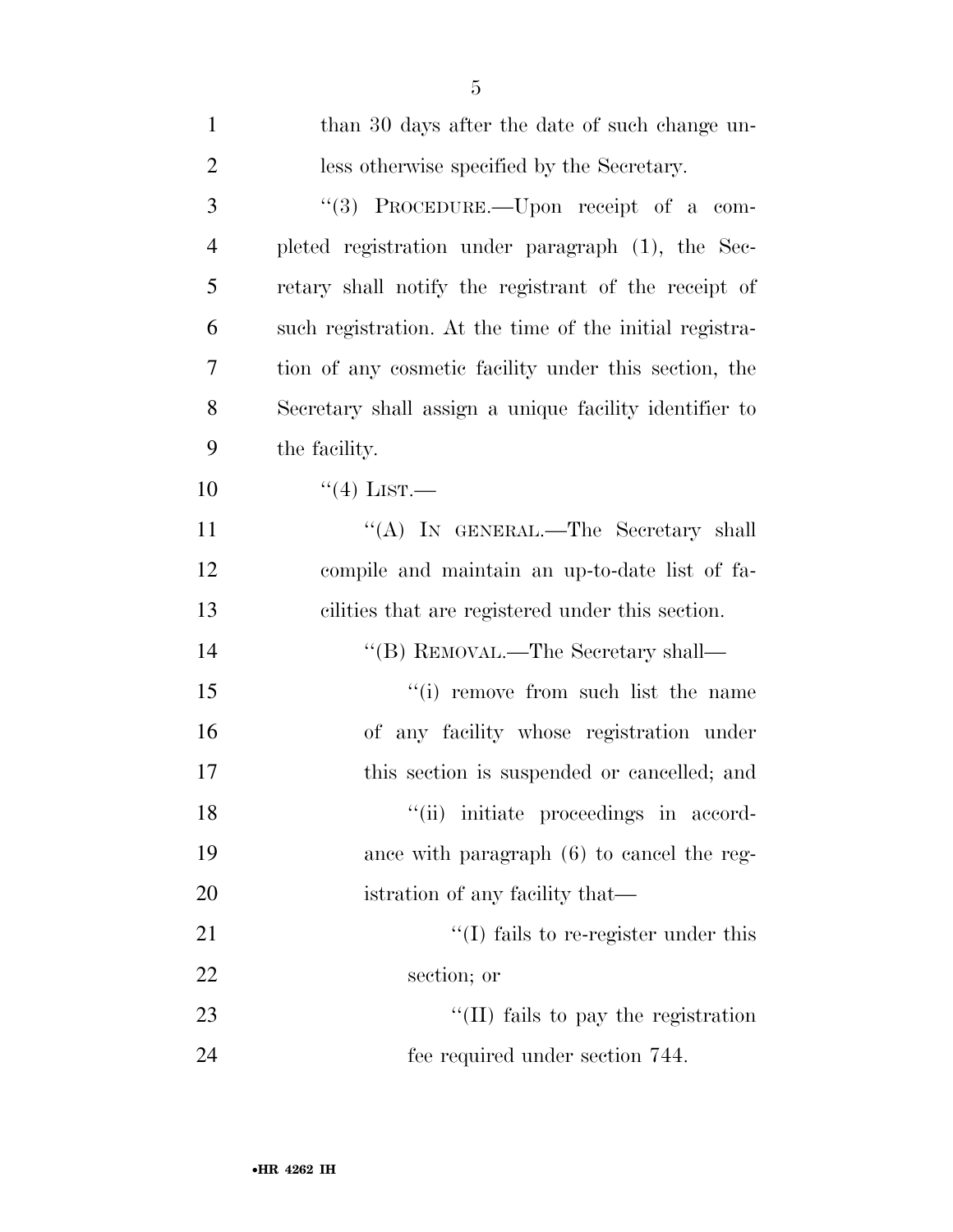$"({\rm C})$  PUBLIC AVAILABILITY.—The list of registered facilities maintained pursuant to sub- paragraph (A) and any registration documents submitted pursuant to this subsection shall not be subject to disclosure under section 552 of title 5, United States Code. Information derived from such list or registration documents shall not be subject to disclosure under section 552 of title 5, United States Code, to the extent that such information discloses the identity or 11 location of a specific registered facility. 12 "(5) SUSPENSION OF REGISTRATION.— 13 "(A) In GENERAL.—The Secretary may suspend the registration of any facility under this section for a violation of this Act that could result in serious adverse health consequences or death to humans or animals.

18 "(B) NOTICE OF SUSPENSION.—Suspen- sion of a registration under this section shall be preceded by—

 $\frac{1}{1}$  notice, as defined in guidance or regulations issued by the Secretary, to the facility of the intent to suspend the reg-istration; and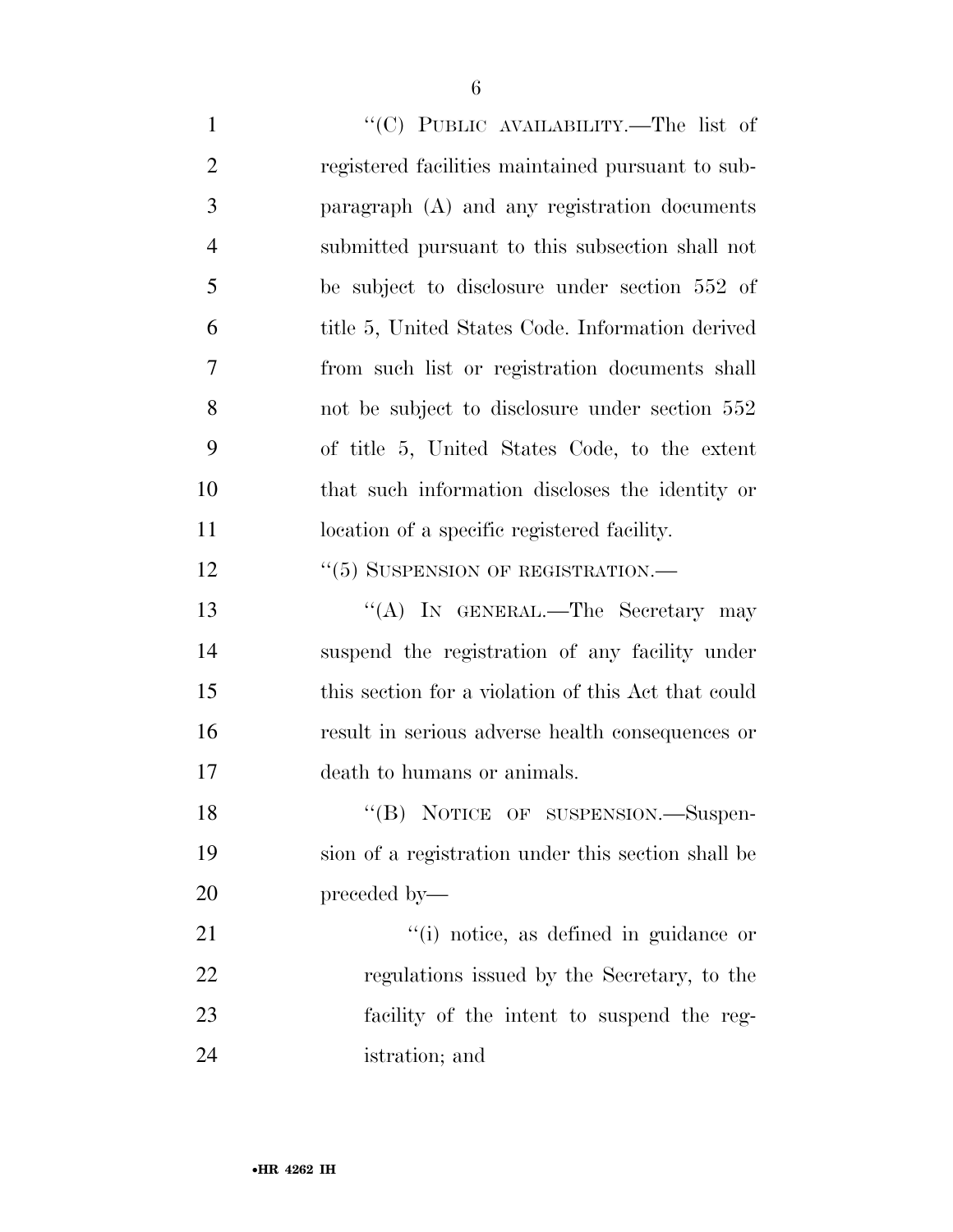| $\mathbf{1}$   | "(ii) an opportunity for an informal                |
|----------------|-----------------------------------------------------|
| $\overline{2}$ | hearing concerning the suspension of the            |
| 3              | such registration for such facility.                |
| $\overline{4}$ | "(C) REINSTATEMENT.—A registration                  |
| 5              | that is suspended under this section may be re-     |
| 6              | instated pursuant to criteria published by the      |
| 7              | Secretary in the Federal Register and on a pub-     |
| 8              | lic Web site of the Food and Drug Administra-       |
| 9              | tion.                                               |
| 10             | "(6) CANCELLATION OF REGISTRATION.-                 |
| 11             | "(A) IN GENERAL.—Not earlier than $10$              |
| 12             | days after providing notice under subparagraph      |
| 13             | (B), the Secretary may cancel a registration        |
| 14             | under this section if the Secretary determines      |
| 15             | $that-$                                             |
| 16             | "(i) the registration was not updated               |
| 17             | in accordance with this section or other-           |
| 18             | wise contains false, incomplete, or inac-           |
| 19             | curate information; or                              |
| 20             | "(ii) the required registration fee                 |
| 21             | under section 744 has not been paid within          |
| 22             | 30 days after the date due.                         |
| 23             | "(B) NOTICE OF CANCELLATION.—Can-                   |
| 24             | cellation shall be preceded by notice to the facil- |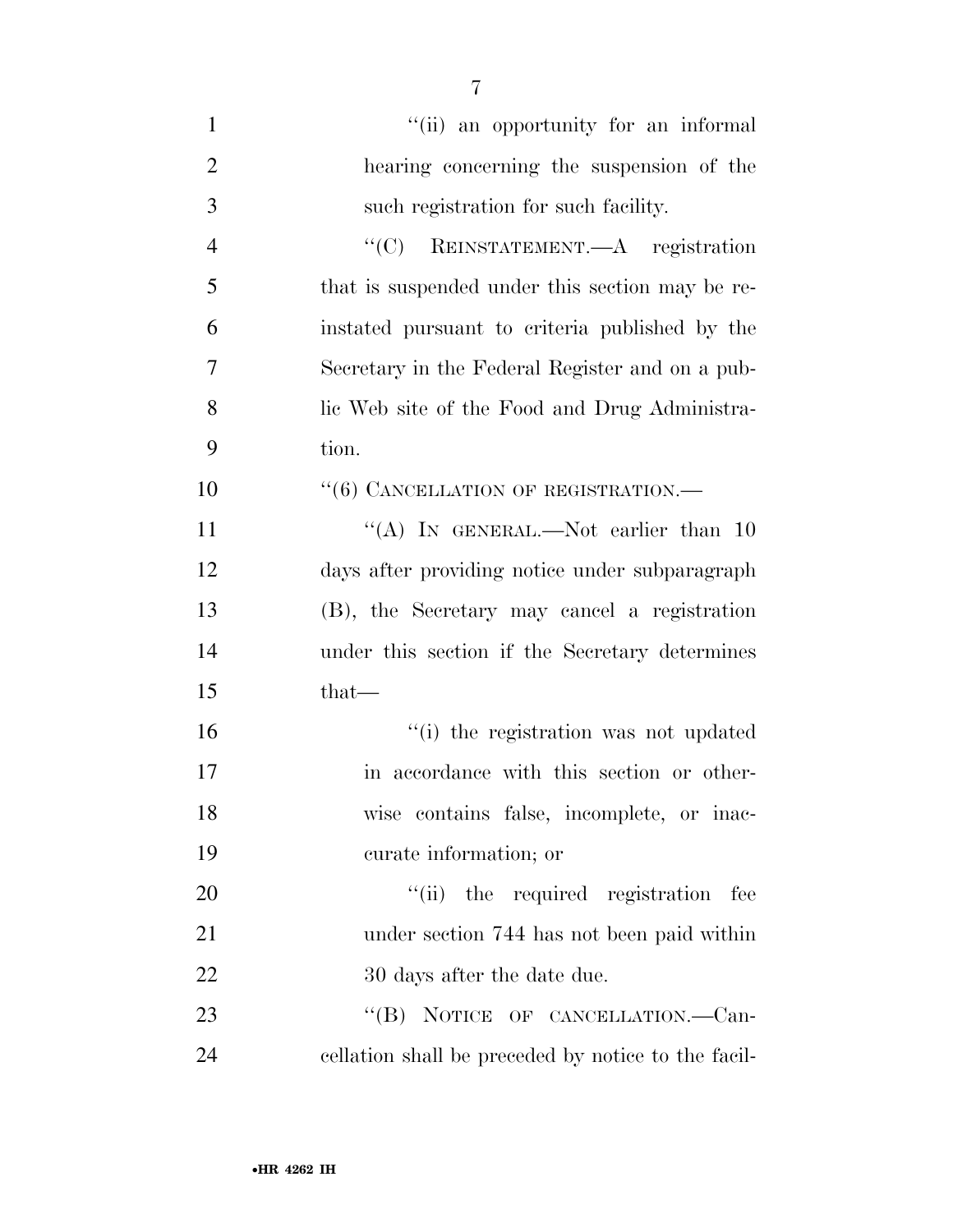| $\mathbf{1}$   | ity of the intent to cancel the registration and     |
|----------------|------------------------------------------------------|
| $\overline{2}$ | the basis for such cancellation.                     |
| 3              | "(C) TIMELY UPDATE OR CORRECTION.-                   |
| $\overline{4}$ | If the registration for the facility is updated or   |
| 5              | corrected and the required registration fee is       |
| 6              | paid no later than 7 days after notice is pro-       |
| $\overline{7}$ | vided under subparagraph (B), the Secretary          |
| 8              | shall not cancel such registration.                  |
| 9              | "(b) COSMETIC PRODUCT LISTING.—                      |
| 10             | "(1) IN GENERAL.—Not later than March 31 of          |
| 11             | each year, every responsible person shall file with  |
| 12             | the Secretary a list, in such form as the Secretary  |
| 13             | may prescribe, of each cosmetic product owned by     |
| 14             | such person and distributed in the United States.    |
| 15             | "(2) CONTENTS.-For each cosmetic product,            |
| 16             | the list required by paragraph (1) shall include the |
| 17             | following information:                               |
| 18             | "(A) The unique facility identifier (as-             |
| 19             | signed under subsection $(a)(3)$ of the facility     |
| 20             | where the cosmetic product is manufactured or        |
| 21             | packed, or, if the same cosmetic product is          |
| 22             | manufactured or packed in more than one facil-       |
| 23             | ity, unique facility identifier of each facility     |
| 24             | where it is manufactured or packed.                  |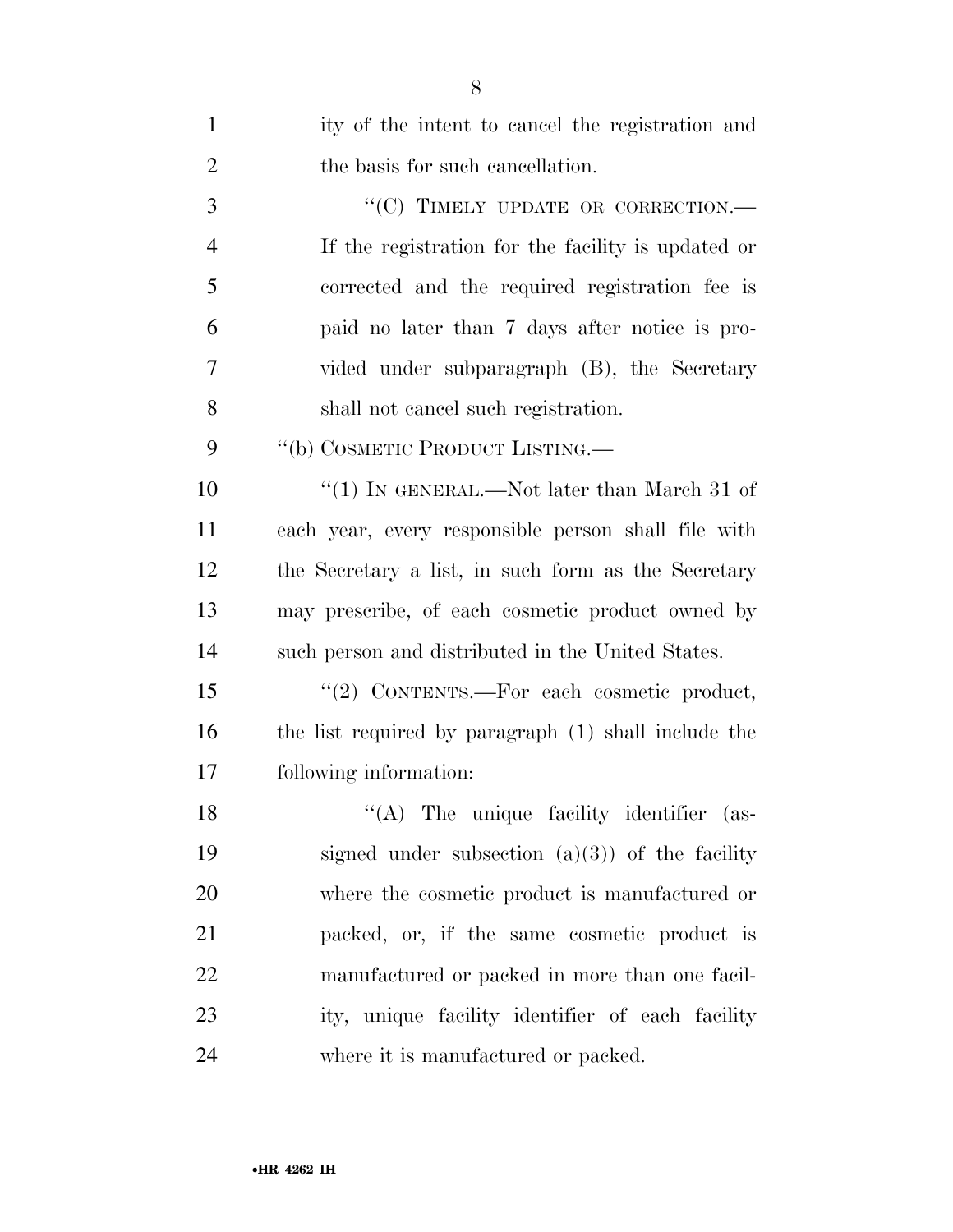| $\mathbf{1}$   | "(B) The brand name and the full name              |
|----------------|----------------------------------------------------|
| $\overline{2}$ | for the cosmetic product as it appears on the      |
| 3              | label.                                             |
| $\overline{4}$ | "(C) The cosmetic product listing number,          |
| 5              | if any, previously assigned by the Secretary       |
| 6              | under paragraph $(4)$ to the cosmetic product.     |
| 7              | "(D) The applicable cosmetic category for          |
| 8              | the cosmetic product.                              |
| 9              | $\lq\lq(E)$ The ingredients in the cosmetic prod-  |
| 10             | uct in descending order of predominance by         |
| 11             | weight, with each ingredient identified by the     |
| 12             | name adopted in regulations promulgated by         |
| 13             | the Secretary, if any, or by the common or         |
| 14             | usual name of the ingredient.                      |
| 15             | $\lq\lq(F)$ The title and full contact information |
| 16             | of each individual submitting the list.            |
| 17             | $\lq\lq(G)$ Such additional information<br>per-    |
| 18             | taining to the cosmetic product as the Secretary   |
| 19             | may require by regulation.                         |
| 20             | "(3) ADDITIONAL REQUIREMENTS.—                     |
| 21             | "(A) CERTIFICATION.—The filing for a               |
| 22             | cosmetic product under paragraph (1) shall in-     |
| 23             | clude a certification, submitted by the respon-    |
| 24             | sible person, that such list includes all cosmetic |
| 25             | products owned by such person.                     |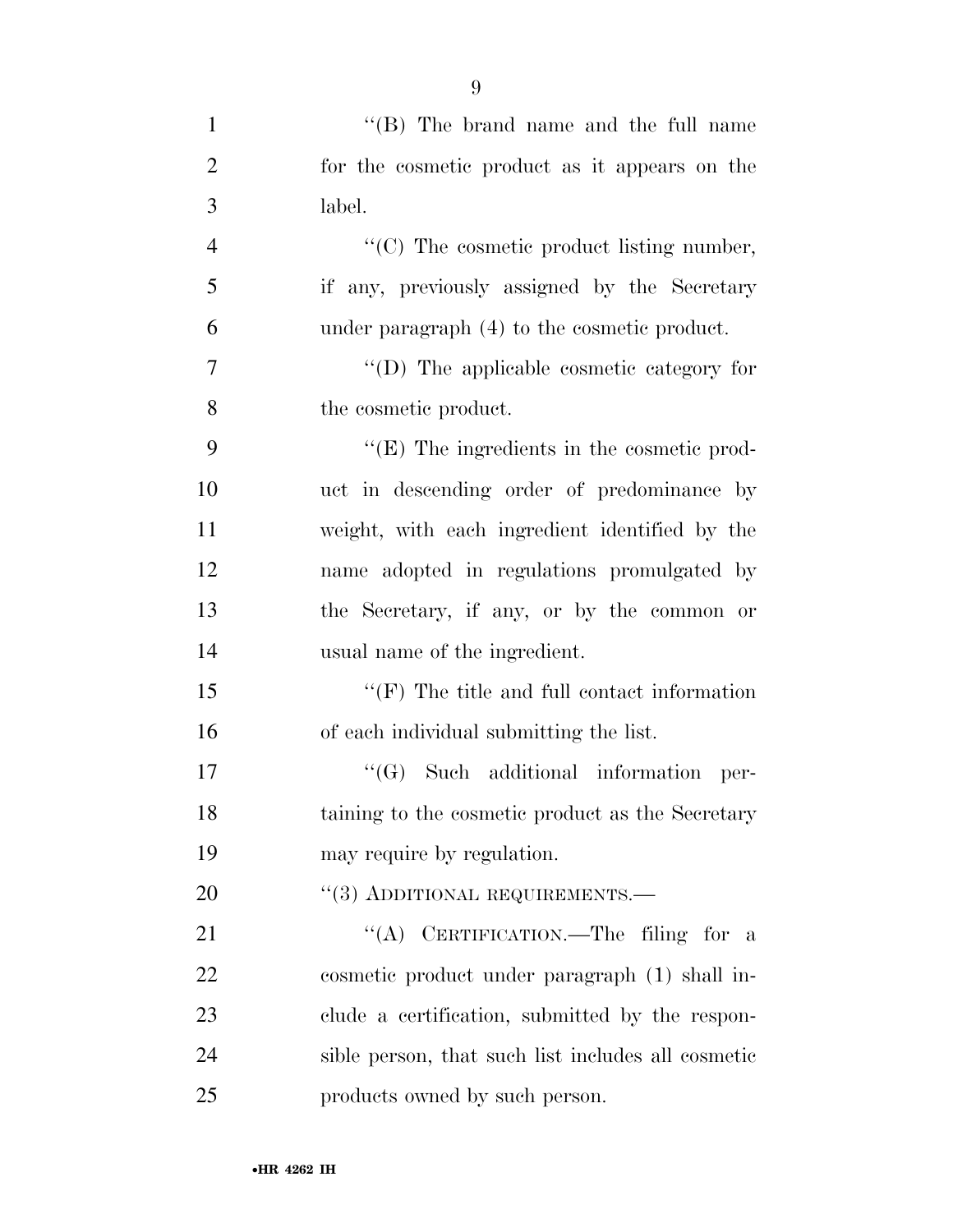| $\mathbf{1}$   | "(B) CHANGES TO INFORMATION.—The                     |
|----------------|------------------------------------------------------|
| $\overline{2}$ | responsible person shall notify the Secretary        |
| 3              | within 60 days of-                                   |
| $\overline{4}$ | "(i) any change to the information re-               |
| 5              | quired to be in such product list; or                |
| 6              | "(ii) the discontinuation of the manu-               |
| 7              | facture of a cosmetic product.                       |
| 8              | "(4) NOTIFICATION TO OWNER; ASSIGNMENT               |
| 9              | OF COSMETIC PRODUCT NUMBER. - Upon receipt of        |
| 10             | a list for a cosmetic product under paragraph (1),   |
| 11             | the Secretary shall—                                 |
| 12             | "(A) notify the responsible person identi-           |
| 13             | fied in such list that the list has been received;   |
| 14             | and                                                  |
| 15             | $\lq\lq$ assign a cosmetic product number to         |
| 16             | any listed product not previously assigned a         |
| 17             | cosmetic product listing number.                     |
| 18             | "(5) UP-TO-DATE LIST.—The Secretary shall            |
| 19             | compile and maintain an up-to-date list of cosmetic  |
| 20             | products distributed in the United States, including |
| 21             | the ingredients of each such product.                |
| 22             | "(c) DEFINITIONS.—For purposes of this section:      |
| 23             | "(1) COSMETIC FORMULATION.—The term 'cos-            |
| 24             | metic formulation' means a preparation of cosmetic   |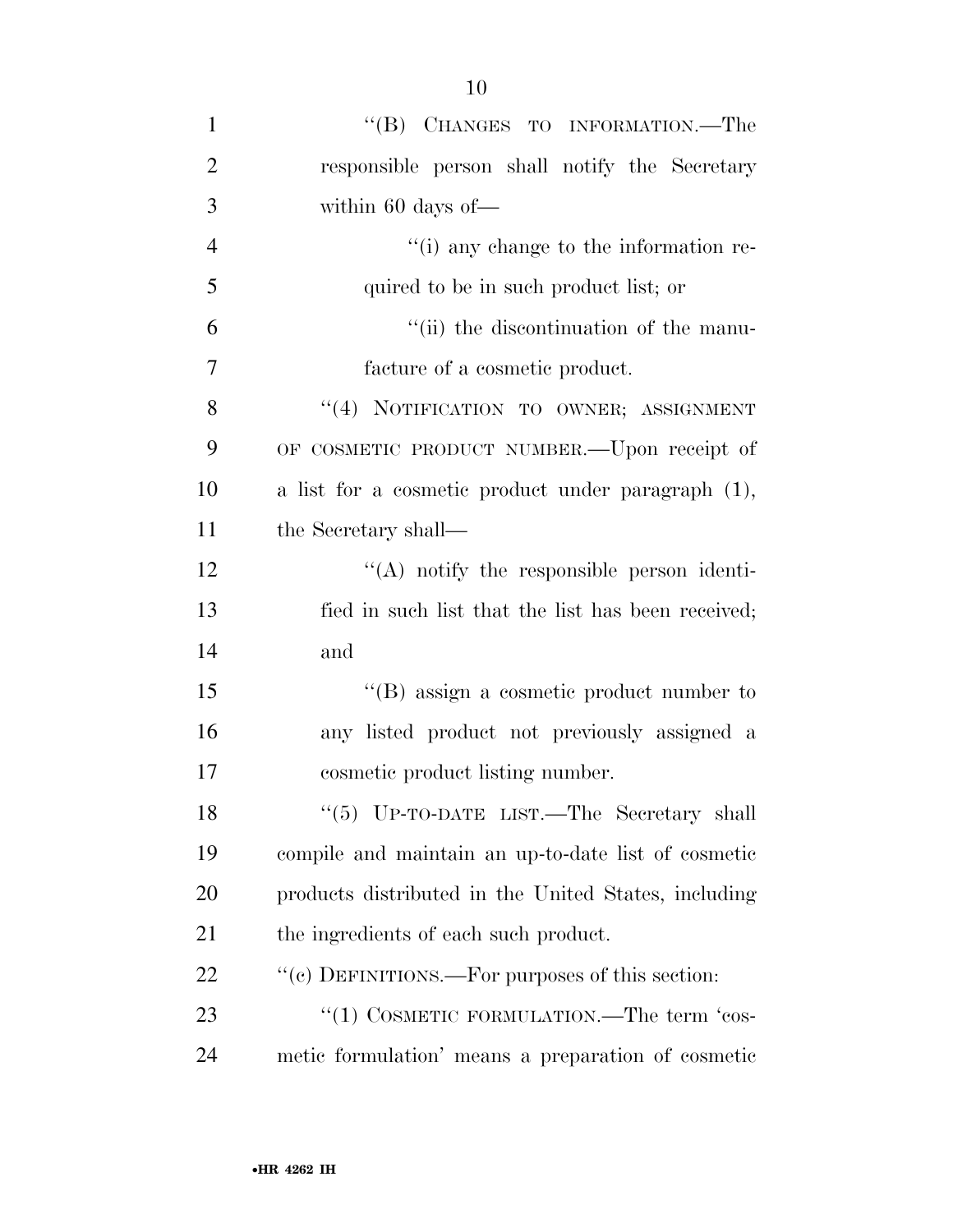| $\mathbf{1}$   | raw materials with a qualitatively and quantitatively |
|----------------|-------------------------------------------------------|
| $\overline{2}$ | set composition.                                      |
| 3              | "(2) COSMETIC PRODUCT.—The term 'cosmetic             |
| $\overline{4}$ | product' means a finished cosmetic that has under-    |
| 5              | gone all stages of production, including packaging in |
| 6              | its final container for shipment and application of a |
| 7              | product label.                                        |
| 8              | $``(3)$ FACILITY.—                                    |
| 9              | " $(A)(i)$ The term 'facility' includes any fac-      |
| 10             | tory, warehouse, or establishment facility (in-       |
| 11             | cluding a factory, warehouse, or establishment        |
| 12             | of an importer) that manufactures, packs, or          |
| 13             | holds cosmetic products or cosmetic formula-          |
| 14             | tions.                                                |
| 15             | "(ii) Such term does not include—                     |
| 16             | $\lq\lq$ (I) beauty shops and salons;                 |
| 17             | "(II) pharmacies and other cosmetic                   |
| 18             | product retailers, including individual sales         |
| 19             | representatives and retail distribution fa-           |
| 20             | cilities;                                             |
| 21             | "(III) hospitals, physicians' offices,                |
| 22             | and health care clinics;                              |
| 23             | $\lq\lq$ (IV) public health agencies and other        |
| 24             | nonprofit entities that provide cosmetics             |
| 25             | directly to the consumer;                             |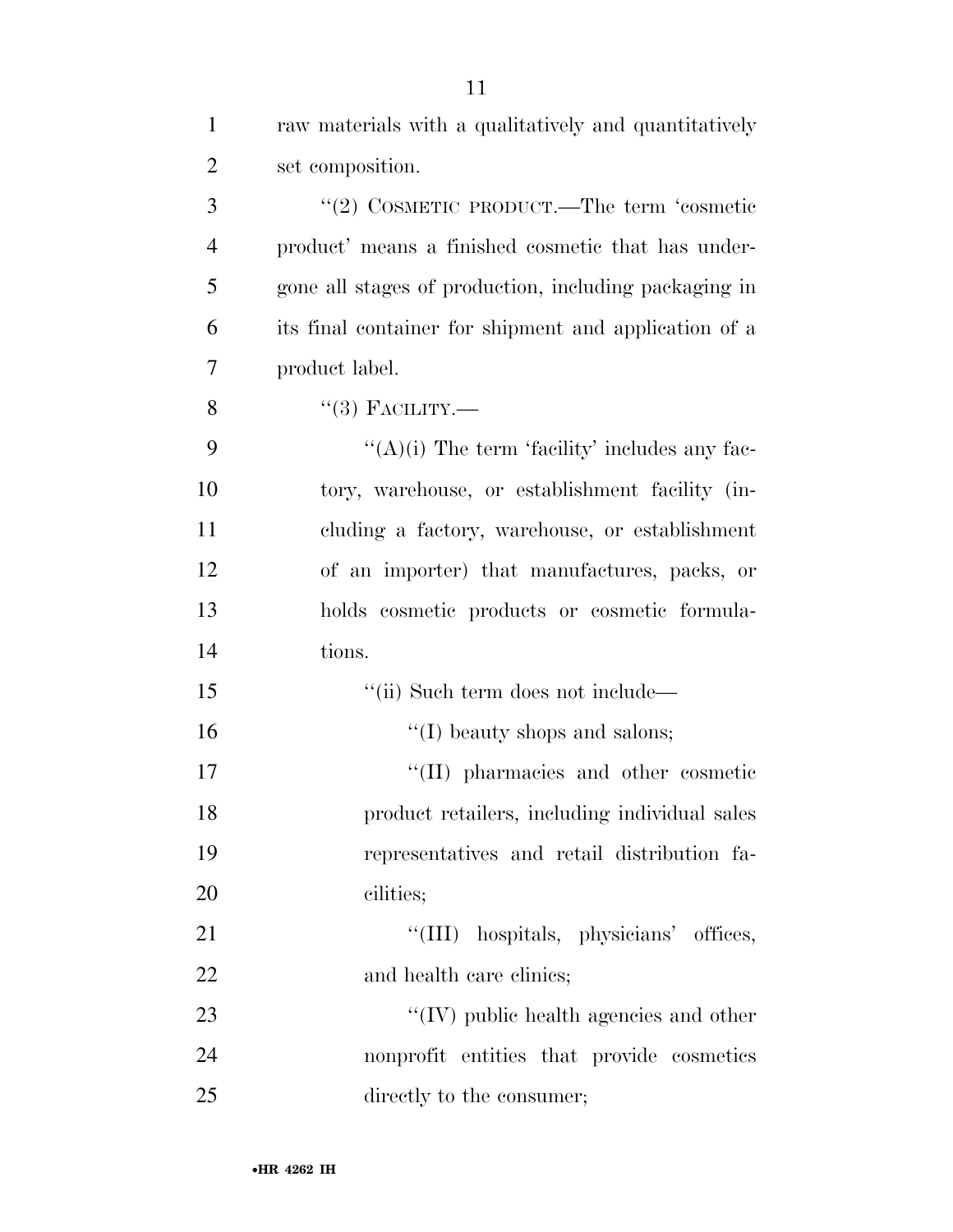| $\mathbf{1}$   | $\lq\lq(V)$ hotels and other entities that            |
|----------------|-------------------------------------------------------|
| $\overline{2}$ | provide complimentary cosmetics to guests;            |
| 3              | $``(VI)$ trade shows and other venues                 |
| $\overline{4}$ | where cosmetic product samples are pro-               |
| 5              | vided free of charge; and                             |
| 6              | "(VII) entities that manufacture or                   |
| 7              | compound cosmetic products solely for use             |
| 8              | in research, teaching, or pilot plant pro-            |
| 9              | duction and not for sale.                             |
| 10             | "(B) The term 'domestic facility' means a             |
| 11             | facility located in any State.                        |
| 12             | "(C)(i) The term 'foreign facility' means a           |
| 13             | facility that manufactures, packs, or holds cos-      |
| 14             | metics that are exported to the United States         |
| 15             | without further processing or packaging outside       |
| 16             | the United States.                                    |
| 17             | "(ii) A cosmetic may not be considered to             |
| 18             | have undergone further processing or packaging        |
| 19             | for purposes of clause (i) solely on the basis        |
| 20             | that labeling was added or that any similar ac-       |
| 21             | tivity of a de minimis nature was carried out         |
| 22             | with respect to the cosmetic.                         |
| 23             | "(4) RESPONSIBLE PERSON.—The term 're-                |
| 24             | sponsible person' means a person (as defined in sec-  |
| 25             | tion $201(e)$ that is the owner of a cosmetic product |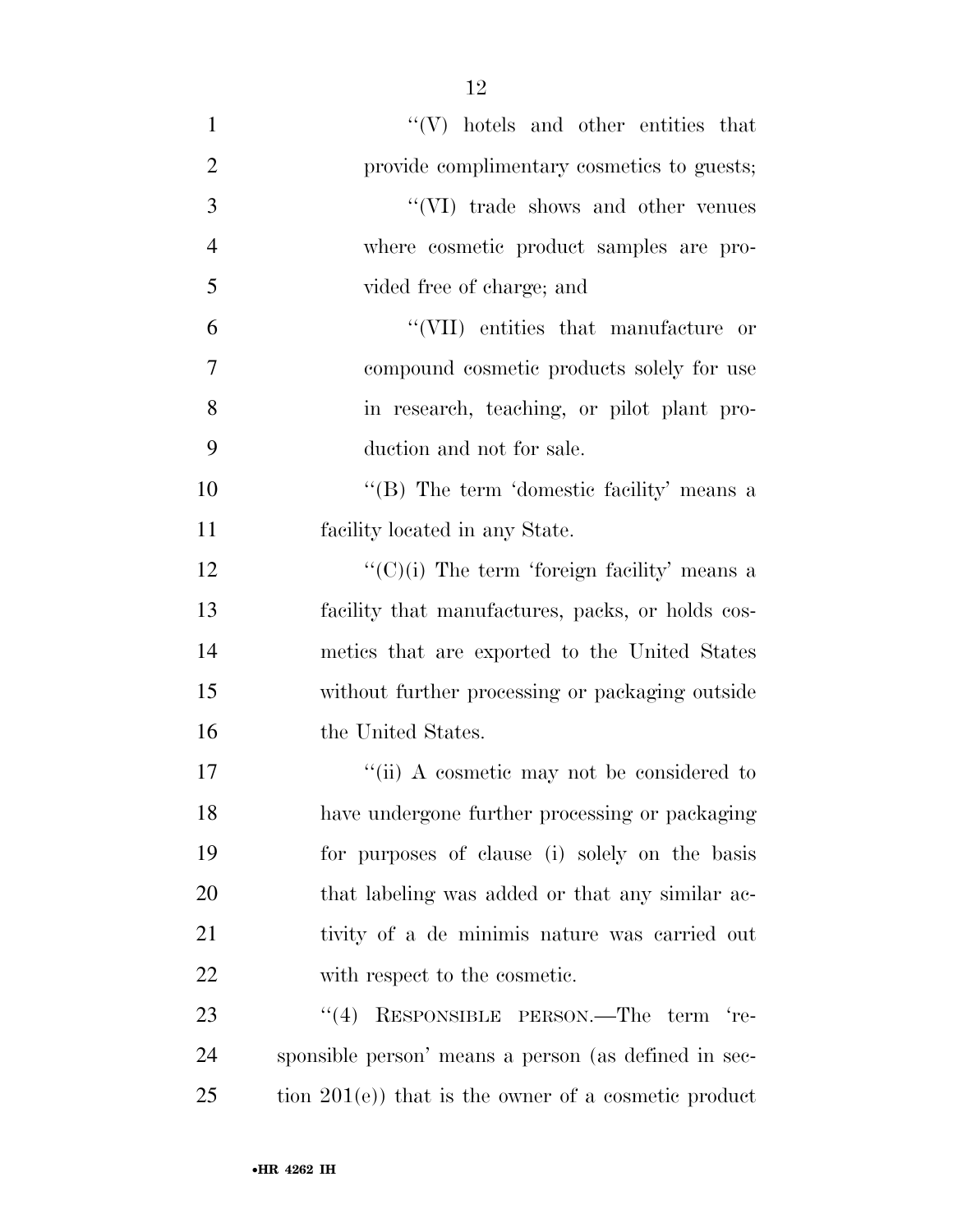intended for introduction into United States com-2 merce.".

 (d) REGISTRATION FEE.—Chapter VII of the Fed- eral Food, Drug, and Cosmetic Act (21 U.S.C. 371 et seq.) is amended by adding at the end of subchapter C the following:

### **''PART 7—FEES RELATING TO COSMETICS ''SEC. 744. FACILITY REGISTRATION FEE.**

9  $"$ (a) In GENERAL.—

 $(1)$  ASSESSMENT AND COLLECTION. Begin- ning in fiscal year 2013, the Secretary shall assess and collect an annual fee for the registration of a fa-cility under section 604(a).

14 ''(2) PAYABLE DATE.—A fee under this section shall be payable—

 ''(A) for a facility that was not registered under section 604 for the preceding fiscal year, on the date of registration; and

19 ''(B) for any other facility—

20  $\frac{1}{20}$  for fiscal year 2013, not later 21 than the sooner of—

22 ''(I) 90 days after the date of the enactment of this part; or

24 ''(II) the date of re-registration; and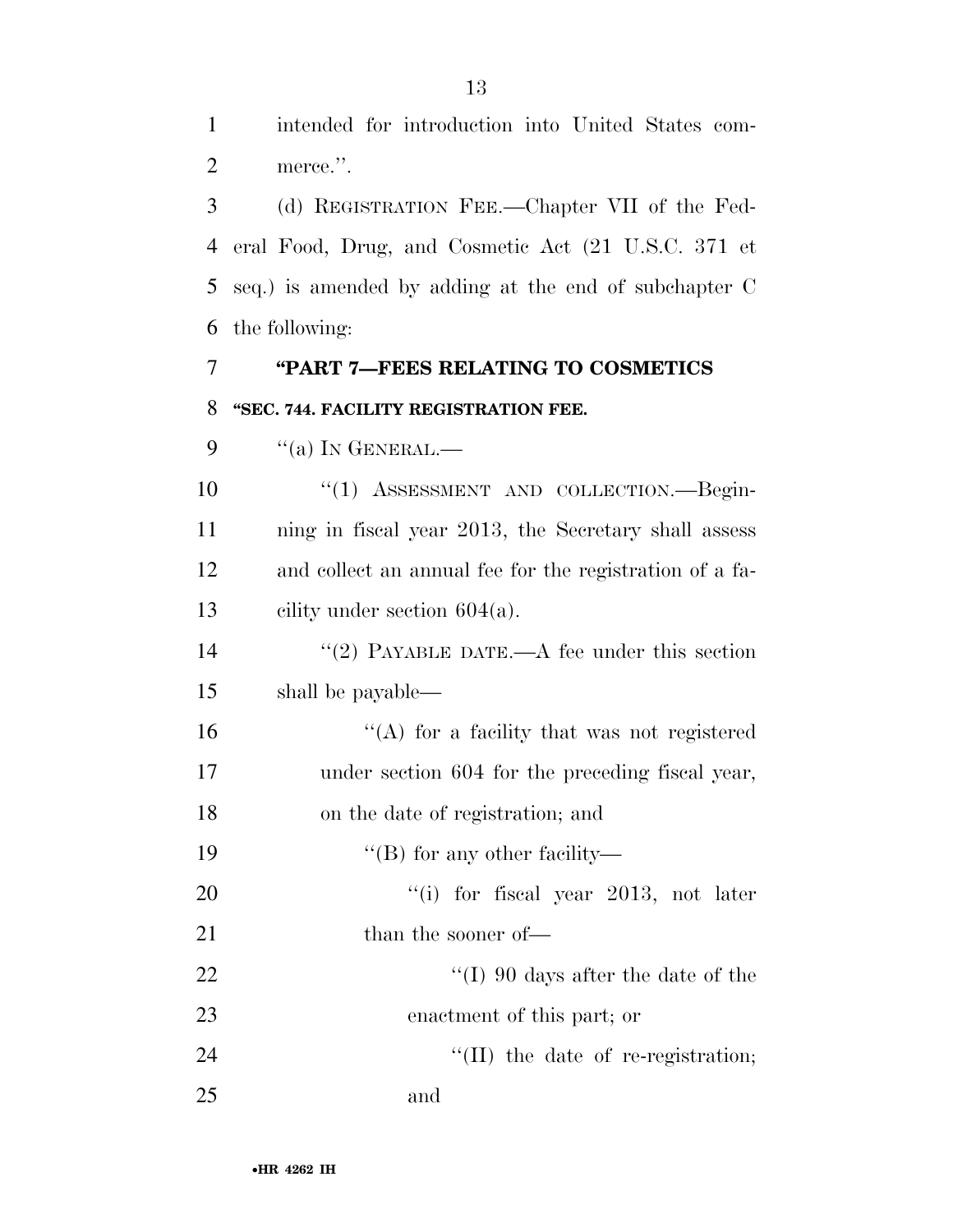| $\mathbf{1}$   | "(ii) for a subsequent fiscal year, on                       |
|----------------|--------------------------------------------------------------|
| $\overline{2}$ | the date of re-registration.                                 |
| 3              | $\lq\lq(b)$ FEE AMOUNTS.—                                    |
| $\overline{4}$ | $\lq(1)$ In GENERAL.—The registration fee under              |
| 5              | subsection (a) shall be—                                     |
| 6              | "(A) for fiscal year 2013, $$500$ ; and                      |
| 7              | "(B) for fiscal year $2014$ and each subse-                  |
| 8              | quent fiscal year, the fee for fiscal year 2013 as           |
| 9              | adjusted under subsection (c).                               |
| 10             | "(2) ANNUAL FEE SETTING.—The Secretary                       |
| 11             | shall, not later than 60 days before the start of fis-       |
| 12             | cal year 2014 and each subsequent fiscal year, es-           |
| 13             | tablish, for the next fiscal year, registration fees         |
| 14             | under subsection $(a)$ , as described in paragraph $(1)$ .   |
| 15             | "(c) INFLATION ADJUSTMENT.—For fiscal year 2014              |
| 16             | and subsequent fiscal years, the revenues established in     |
| 17             | subsection (b) shall be adjusted by the Secretary by notice, |
| 18             | published in the Federal Register, for a fiscal year to re-  |
| 19             | flect the sum of one plus—                                   |
| 20             | $f(1)$ the average annual change in the cost, per            |
| 21             | full-time equivalent position of the Food and Drug           |
| 22             | Administration, of all personnel compensation and            |
| 23             | benefits paid with respect to such positions for the         |
| 24             | first 3 years of the preceding 4 fiscal years multi-         |
| 25             | plied by the proportion of personnel compensation            |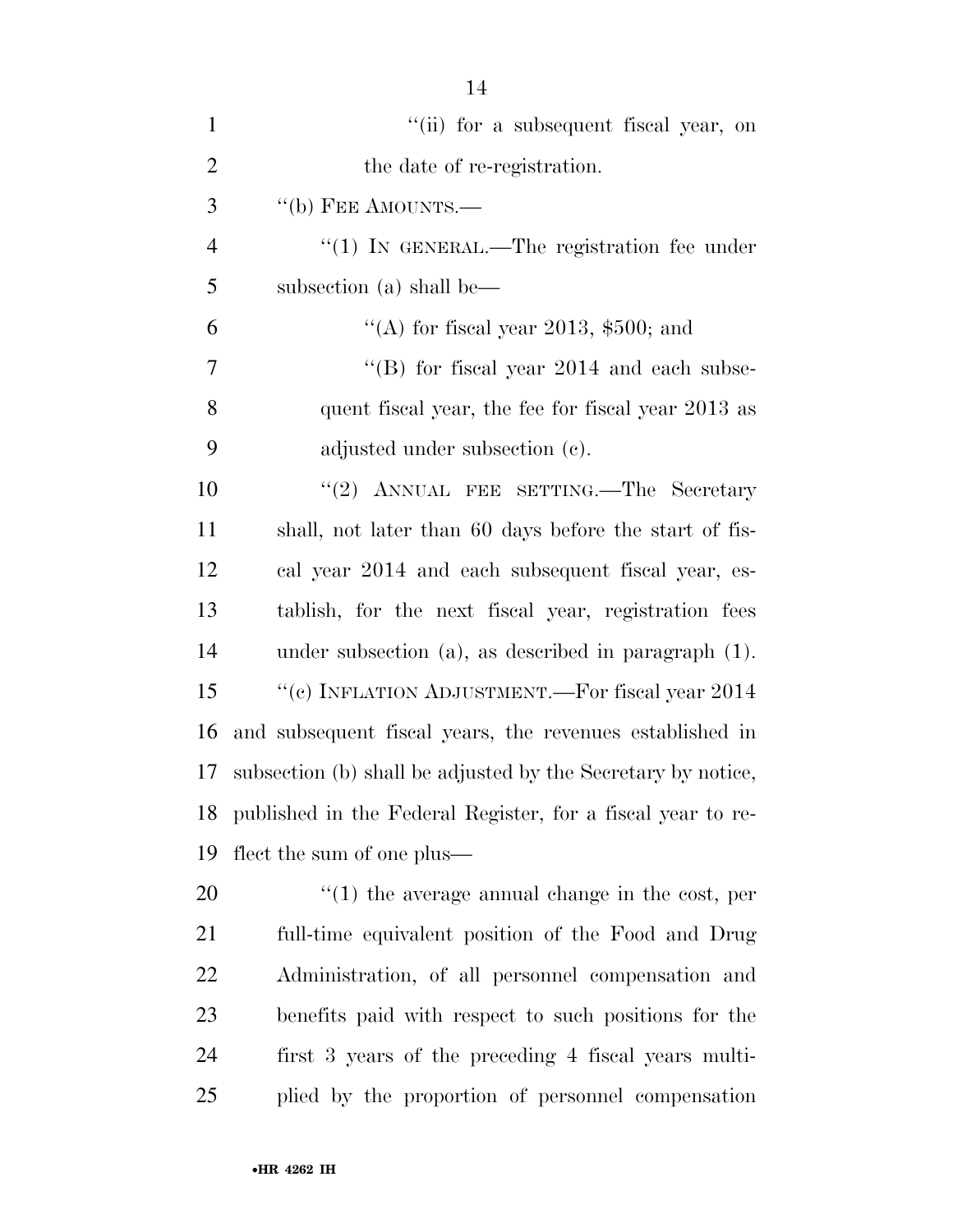and benefits costs to total costs of cosmetic safety activities for the first 3 years of the preceding 4 years; and

 $\frac{4}{2}$  ''(2) the average annual change that occurred in the Consumer Price Index for urban consumers (Washington-Baltimore, DC–MD–VA–WV; Not Sea- sonally Adjusted; All items; Annual Index) for the first 3 years of the preceding 4 years of available data multiplied by the proportion of all costs other than personnel compensation and benefits costs to total costs of cosmetic safety activities for the first 12 3 years of the preceding 4 fiscal years.

 The adjustment made each fiscal year under this sub- section will be added on a compounded basis to the sum of all adjustments made each fiscal year after fiscal year 2013 under this subsection.

17 "(d) LIMITATIONS.

18 "(1) IN GENERAL.—Fees under subsection (a) shall be refunded for a fiscal year beginning after fiscal year 2013 unless appropriations for salaries and expenses of the cosmetic products programs of the Food and Drug Administration for such fiscal year (excluding the amount of fees appropriated for such fiscal year) are equal to or greater than the amount of appropriations for the salaries and ex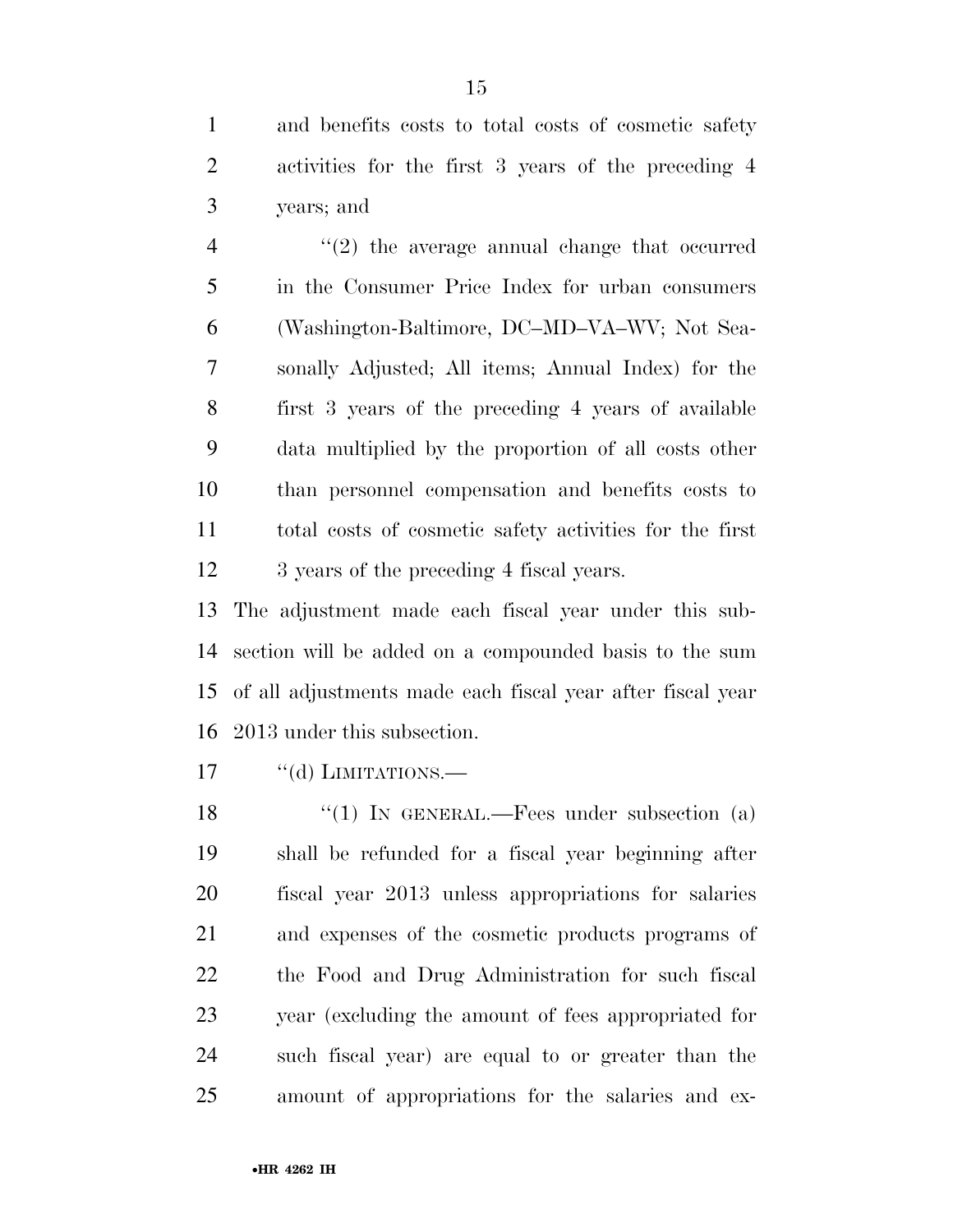penses of the cosmetic products programs of the Food and Drug Administration for fiscal year 2012 (excluding the amount of fees appropriated for such fiscal year) multiplied by the adjustment factor ap-plicable to the fiscal year involved.

 ''(2) AUTHORITY.—If the Secretary does not assess fees under subsection (a) during any portion of a fiscal year because of paragraph (1) and if at a later date in such fiscal year the Secretary may as- sess such fees, the Secretary may assess and collect such fees, without any modification in the rate, for registration under section 604 at any time in such fiscal year.

14 "(3) ADJUSTMENT FACTOR.—In this sub- section, the term 'adjustment factor' applicable to a fiscal year is the Consumer Price Index for all urban consumers (all items; United States city average) for October of the preceding fiscal year divided by such Index for October 2011.

20 "(e) CREDITING AND AVAILABILITY OF FEES.—

21 "(1) IN GENERAL.—Fees authorized under sub- section (a) shall be collected and available for obliga- tion only to the extent and in the amount provided in advance in appropriations Acts. Such fees are au-thorized to remain available until expended. Such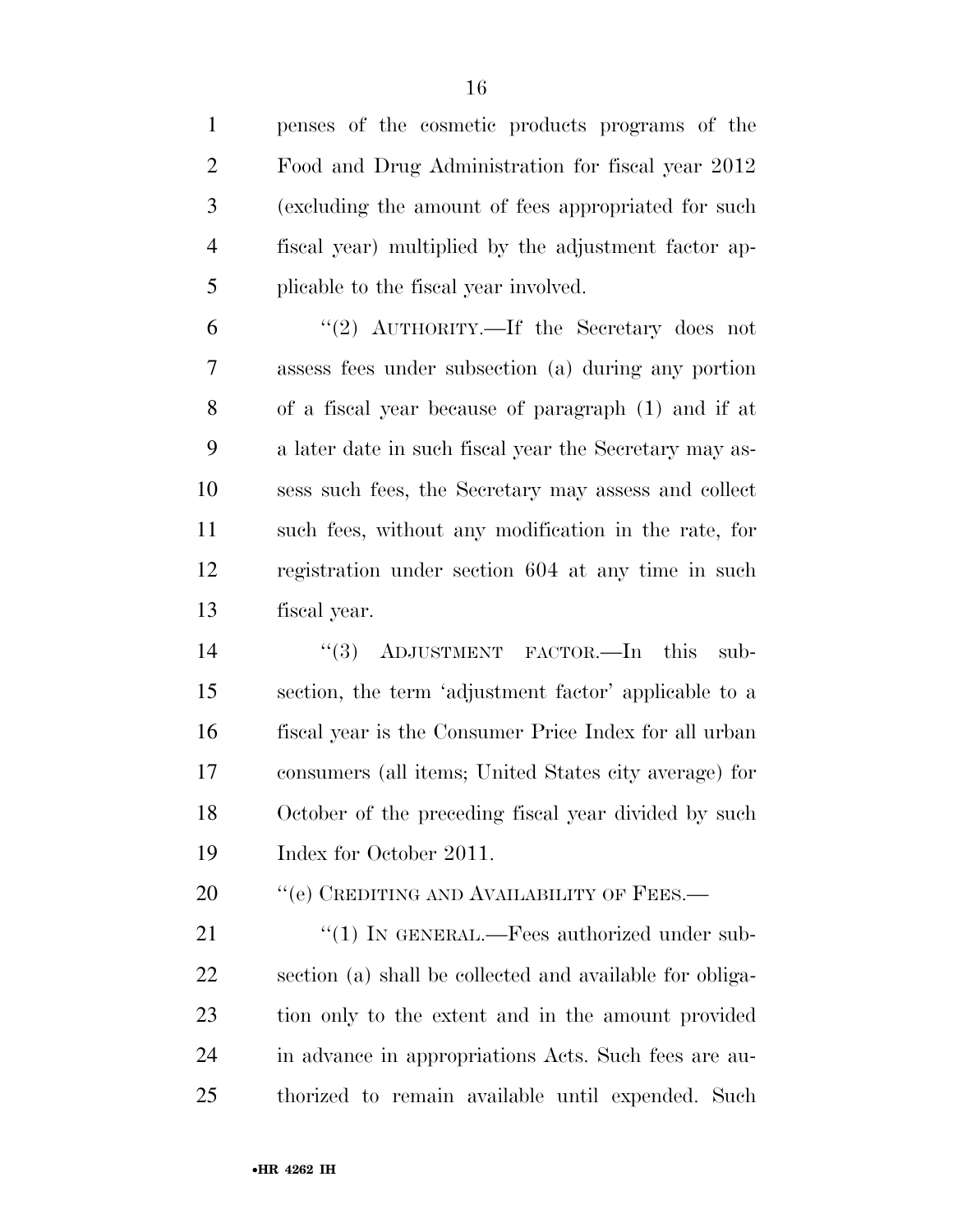| $\mathbf{1}$   | sums as may be necessary may be transferred from            |
|----------------|-------------------------------------------------------------|
| $\overline{2}$ | the Food and Drug Administration salaries and ex-           |
| 3              | penses appropriation account without fiscal year lim-       |
| $\overline{4}$ | itation to such appropriation account for salaries          |
| 5              | and expenses with such fiscal year limitation.              |
| 6              | "(2) COLLECTIONS AND APPROPRIATIONS                         |
| 7              | ACTS.—The fees authorized by this section—                  |
| 8              | $\lq\lq$ shall be retained in each fiscal year in           |
| 9              | an amount not to exceed the amount specified                |
| 10             | in appropriation Acts, or otherwise made avail-             |
| 11             | able for obligation, for such fiscal year; and              |
| 12             | "(B) shall only be collected and available                  |
| 13             | to defray the costs of cosmetic safety activities.          |
| 14             | "(3) AUTHORIZATION OF APPROPRIATIONS.-                      |
| 15             | For each of fiscal years 2013 through 2017, there           |
| 16             | are authorized to be appropriated for fees under this       |
| 17             | section such sums as may be necessary.                      |
| 18             | "(f) COLLECTION OF UNPAID FEES.—In any case                 |
| 19             | where the Secretary does not receive payment of a fee as-   |
| 20             | sessed under subsection (a) within 30 days after it is due, |
| 21             | such fee shall be treated as a claim of the United States   |
| 22             | Government subject to subchapter II of chapter 37 of title  |
| 23             | 31, United States Code.                                     |
| 24             | "(g) CONSTRUCTION.—This section may not be con-             |
| 25             | strued to require that the number of full-time equivalent   |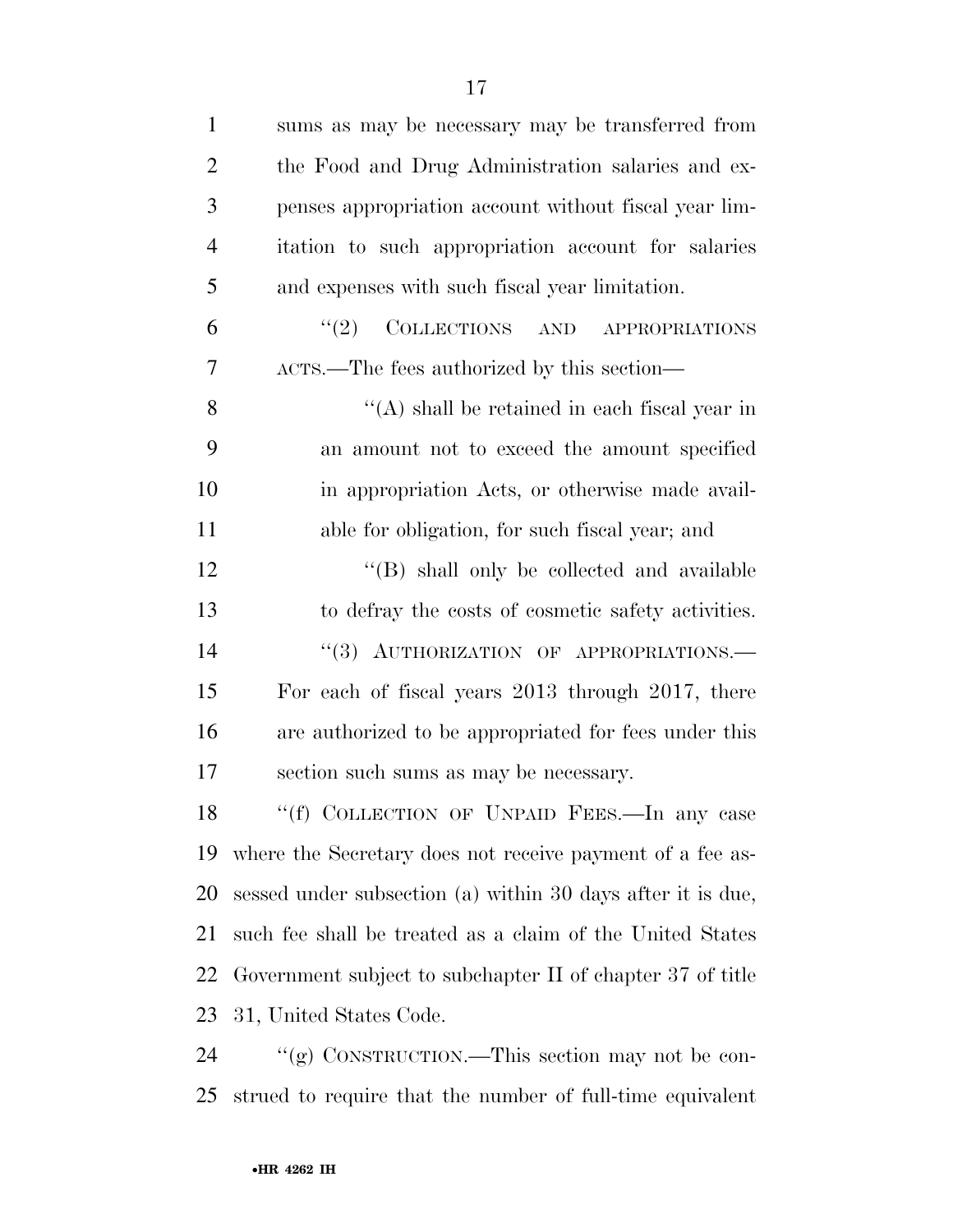positions in the Department of Health and Human Serv- ices, for officers, employees, and advisory committees not engaged in cosmetic safety activities, be reduced to offset the number of officers, employees, and advisory commit-tees so engaged.

 ''(h) ANNUAL FISCAL REPORTS.—Beginning with fiscal year 2014, not later than 120 days after the end of each fiscal year for which fees are collected under this section, the Secretary shall prepare and submit to the Committee on Energy and Commerce of the House of Representatives and the Committee on Health, Education, Labor, and Pensions of the Senate a report on the imple- mentation of the authority for such fees during such fiscal year and the use, by the Food and Drug Administration, of the fees collected for such fiscal year.

16 "(i) DEFINITIONS.—In this section:

17  $\frac{17}{2}$  The term 'costs of cosmetic safety activi- ties' means the expenses incurred in connection with cosmetic safety activities for—

 $\text{``(A)}$  officers and employees of the Food and Drug Administration, contractors of the Food and Drug Administration, advisory com- mittees, and costs related to such officers, em- ployees, and committees and to contracts with such contractors;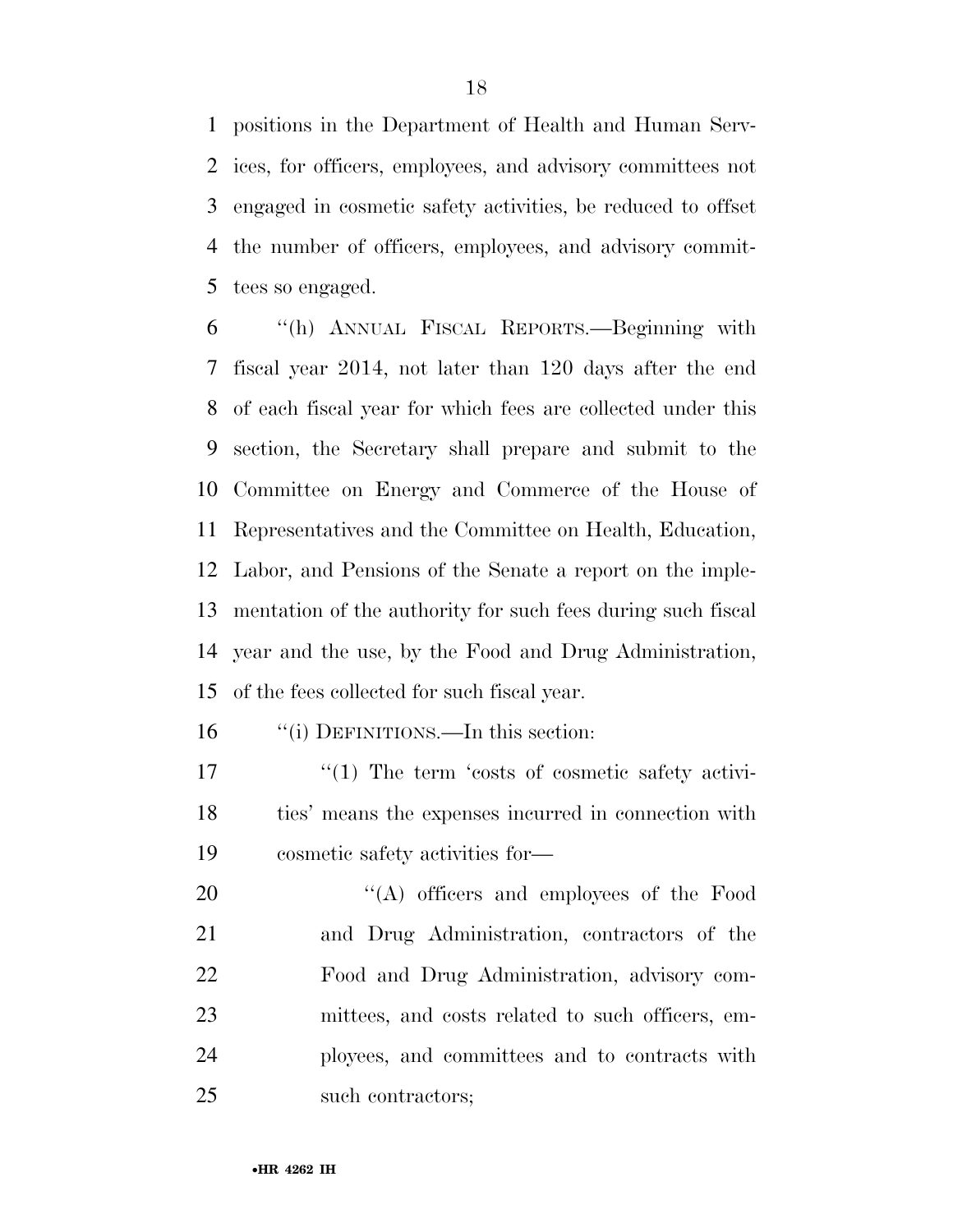| $\mathbf{1}$   | "(B) laboratory capacity;                              |
|----------------|--------------------------------------------------------|
| $\overline{2}$ | "(C) management of information, and the                |
| 3              | acquisition, maintenance, and repair of tech-          |
| $\overline{4}$ | nology resources;                                      |
| 5              | $\lq\lq$ (D) leasing, maintenance, renovation, and     |
| 6              | repair of facilities and acquisition, maintenance,     |
| 7              | and repair of fixtures, furniture, scientific          |
| 8              | equipment, and other necessary materials and           |
| 9              | supplies; and                                          |
| 10             | $\lq\lq$ (E) collecting fees under this section and    |
| 11             | accounting for resources allocated for cosmetic        |
| 12             | safety activities.                                     |
| 13             | $\lq(2)$ The term 'cosmetic safety activities' means   |
| 14             | activities of the Food and Drug Administration re-     |
| 15             | lated to ensuring the safety of cosmetics sold for use |
| 16             | in the United States, as authorized by this Act.".     |
| 17             | (e) TRANSITIONAL PROVISIONS.—                          |
| 18             | (1) FEES.—The Secretary of Health and                  |
| 19             | Human Services shall first impose the fee estab-       |
| <b>20</b>      | lished under section 744 of the Federal Food, Drug,    |
| 21             | and Cosmetic Act, as added by subsection (d), for      |
| <u>22</u>      | fiscal years beginning with fiscal year 2013.          |
| 23             | (2) SUNSET DATE.—Section 744 of the Federal            |
| 24             | Food, Drug, and Cosmetic Act, as added by sub-         |
| 25             | section (d), does not authorize the assessment or col- |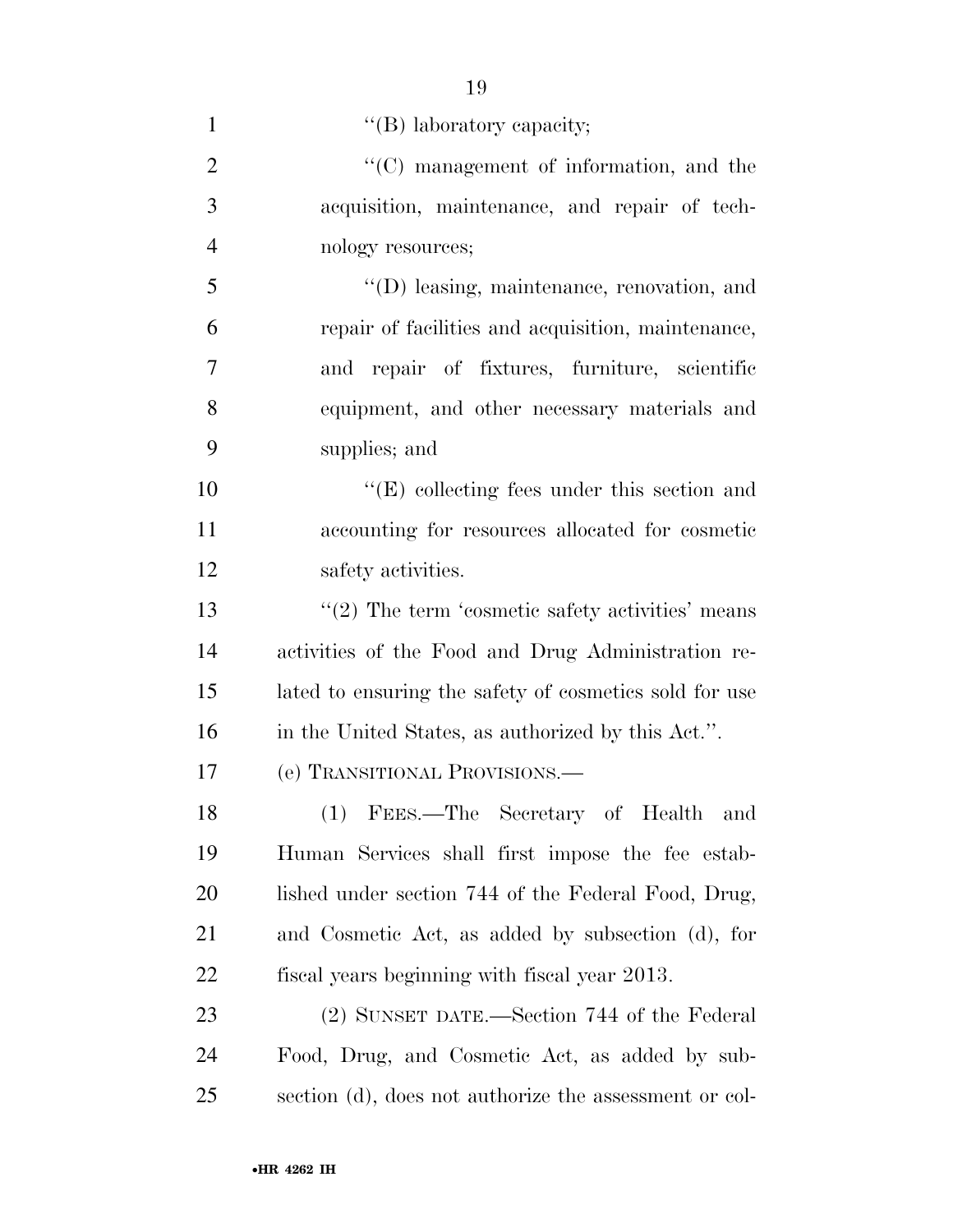| lection of a fee for registration under section 604 of |
|--------------------------------------------------------|
| such Act occurring after fiscal year 2017.             |

#### **SEC. 3. COSMETIC PRODUCT SAFETY SUBSTANTIATION.**

 (a) ADULTERATION.—Section 601 of the Federal Food, Drug, and Cosmetic Act (21 U.S.C. 361), as amended by section 2(b), is further amended by adding at the end the following:

8  $\langle \langle \rangle$  (g) If it is a cosmetic product for which any require- ment of section 605 (relating to safety substantiation) is not met.''.

 (b) SUBSTANTIATION.—Chapter VI of the Federal Food, Drug, and Cosmetic Act (21 U.S.C. 361 et seq.), as amended, is further amended by adding at the end the following:

#### **''SEC. 605. COSMETIC PRODUCT SAFETY SUBSTANTIATION.**

 ''(a) IN GENERAL.—The responsible person shall—  $\frac{17}{2}$   $\frac{17}{2}$  before introduction or delivery for intro- duction into interstate commerce of a cosmetic prod- uct, establish a file containing scientific evidence pertaining to such product's safety; and

21  $\frac{1}{2}$  maintain such file for no less than 5 years after the date on which such person ceases to intro-duce such article into interstate commerce.

 ''(b) SCIENTIFIC EVIDENCE.—The scientific evidence 25 required by subsection  $(a)(1)$  shall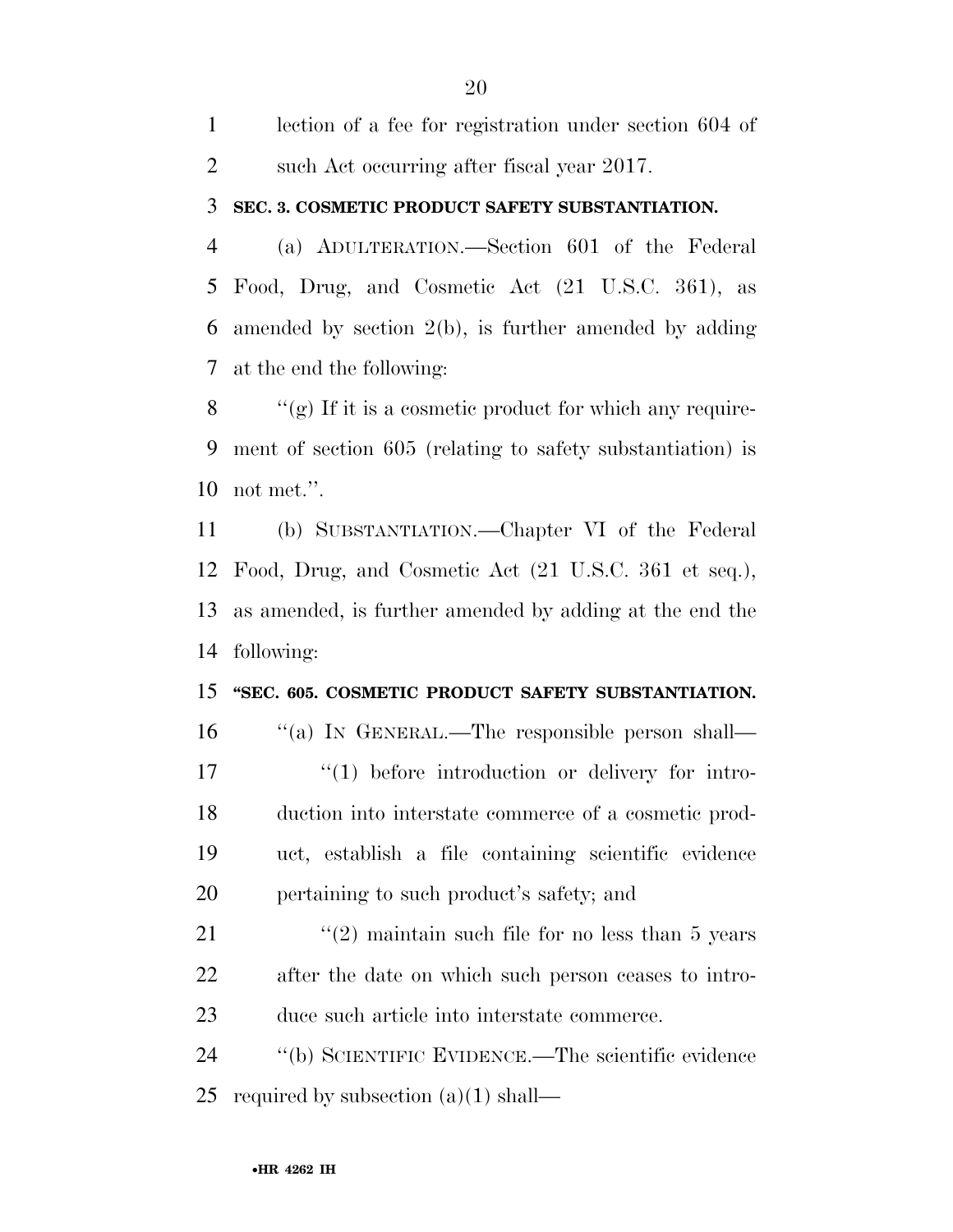$\frac{1}{1}$  ''(1) consist of studies, tests, data, or other in- formation known to the responsible person that re-lates to the cosmetic product's safety; and

4 "(2) demonstrate that such cosmetic product is safe.

 ''(c) REQUESTS BY SECRETARY; ACCESS TO RECORDS.—In response to a request by the Secretary, the responsible person shall promptly supply to the Secretary a copy of the file required under subsection (a). Such per- son shall also permit an officer or employee duly des- ignated by the Secretary, upon presentation of appropriate credentials, to have access at reasonable times to records required to be maintained under this section for the pur-pose of inspection and copying.

 ''(d) DEFINITIONS.—For the purposes of this section: 16  $\frac{16}{10}$  The term 'cosmetic product' has the mean-17 ing given to such term in section  $604(e)$ .

 $\langle \cdot (2)$  The term 'safe', with respect to a cosmetic product, means that evidence in the file established 20 under subsection  $(a)(1)$  demonstrates that there is a reasonable certainty that no harm will result from the use of the cosmetic product under the intended conditions of use for such cosmetic product.

24 "(3) The term 'responsible person' has the meaning given to such term in section 604(c).''.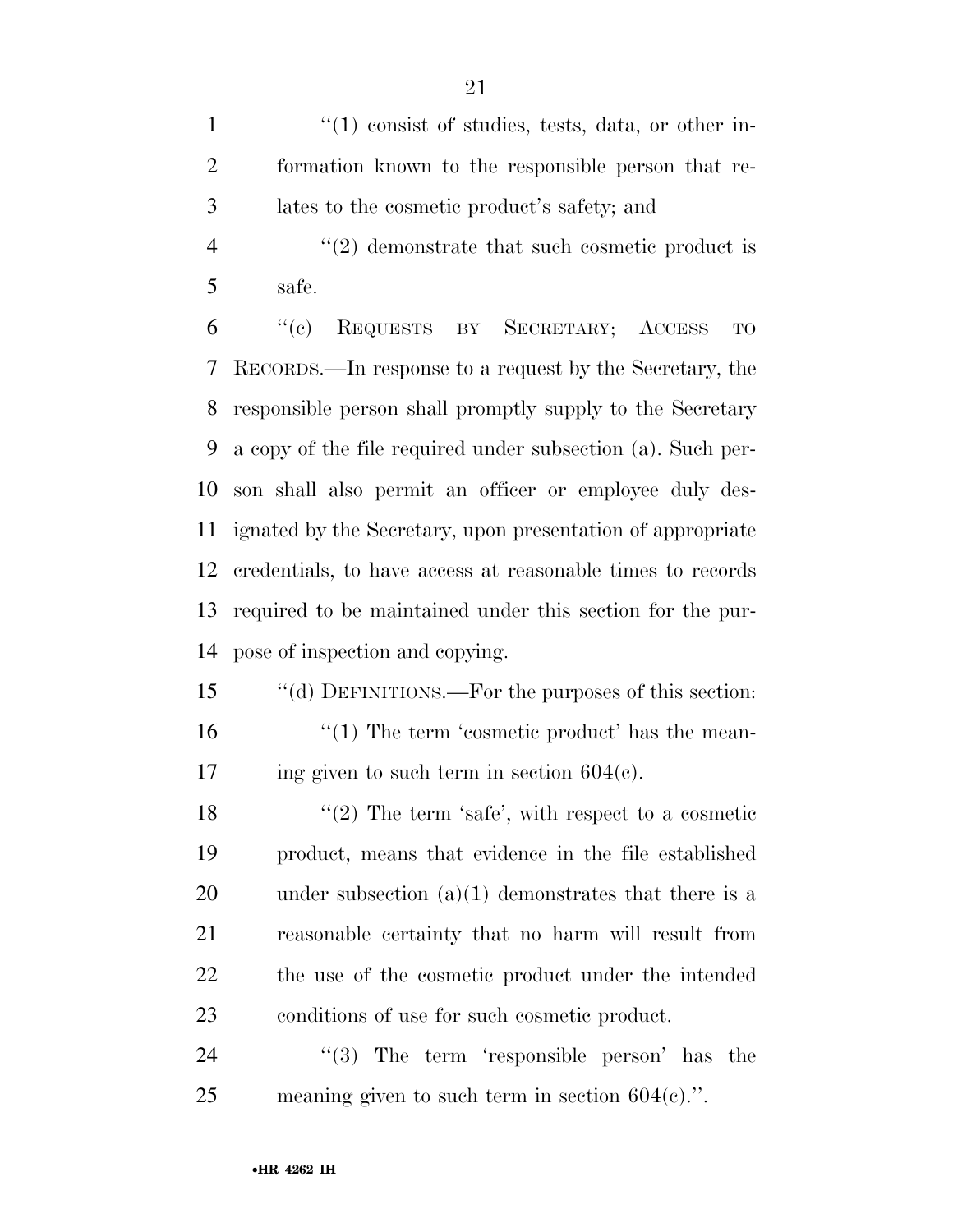| $\mathbf{1}$   | SEC. 4. SERIOUS ADVERSE EVENT REPORTS FOR COS-                |
|----------------|---------------------------------------------------------------|
| $\overline{2}$ | METICS.                                                       |
| 3              | (a) PROHIBITED ACTS.—Section 301 of the Federal               |
| 4              | Food, Drug, and Cosmetic Act (21 U.S.C. 331) is amend-        |
| 5              | $ed$ —                                                        |
| 6              | $(1)$ in subsection (e)—                                      |
| $\overline{7}$ | (A) by striking "or $761$ " and inserting                     |
| 8              | $"761$ , or 606"; and                                         |
| 9              | $(B)$ by inserting "606," before "909,"; and                  |
| 10             | $(2)$ in subsection $(ii)$ —                                  |
| 11             | (A) by striking "760 or $761$ " and inserting                 |
| 12             | "760, 761, or 606";                                           |
| 13             | $(B)$ by striking "or the" and inserting ",                   |
| 14             | the"; and                                                     |
| 15             | (C) by striking the period at the end and                     |
| 16             | inserting ", or the falsification of a report sub-            |
| 17             | mitted under section 606 to the Secretary.".                  |
| 18             | (b) MISBRANDING.—Section 602 of the Federal                   |
| 19             | Food, Drug, and Cosmetic Act (21 U.S.C. 362) is amend-        |
| 20             | ed by adding at the end the following:                        |
| 21             | "(f) If it is a cosmetic product that is marketed in          |
| 22             | the United States, unless the label of such cosmetic prod-    |
| 23             | uct includes a domestic address, including the street ad-     |
| 24             | dress or P.O. box, city, State, and zip code, or a domestic   |
| 25             | telephone number, including the area code, through which      |
| 26             | the responsible person (as described in section $606(a)(1)$ ) |
|                | •HR 4262 IH                                                   |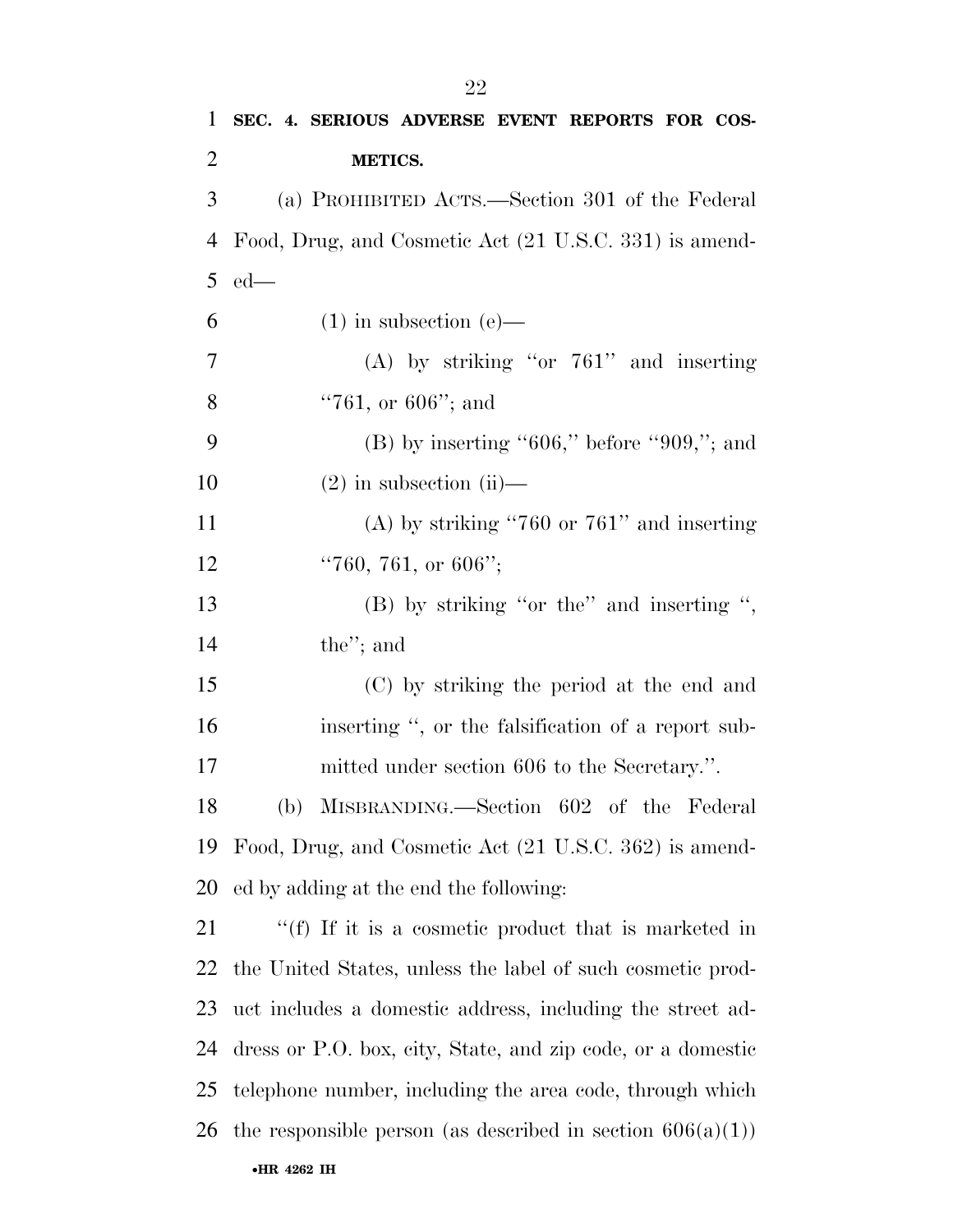may receive a report of a serious adverse event associated with the use of such cosmetic product.''.

 (c) ADVERSE EVENT REPORTING.—Chapter VI of the Federal Food, Drug, and Cosmetic Act (21 U.S.C. 361 et seq.), as amended, is further amended by adding at the end the following:

### **''SEC. 606. SERIOUS ADVERSE EVENT REPORTS FOR COS-METICS.**

 $\frac{u'(a)(1)}{1}$  In GENERAL.—The manufacturer, packer, or distributor of a cosmetic product distributed in the United States (referred to in this section as the 'responsible per- son') shall submit to the Secretary under subsection (b) a report containing any information that such responsible person received concerning any serious adverse event that occurs in the United States and that is associated with the use of the cosmetic product in the United States, ac- companied by a copy of the label on or within the retail packaging of such cosmetic product.

 ''(2) RETAILER.—A retailer whose name appears on the label of a cosmetic product and who is also a dis- tributor of such product may agree in writing that the manufacturer of the cosmetic product shall submit the re- ports required by paragraph (1) for any cosmetic product so long as the retailer directs to the manufacturer all in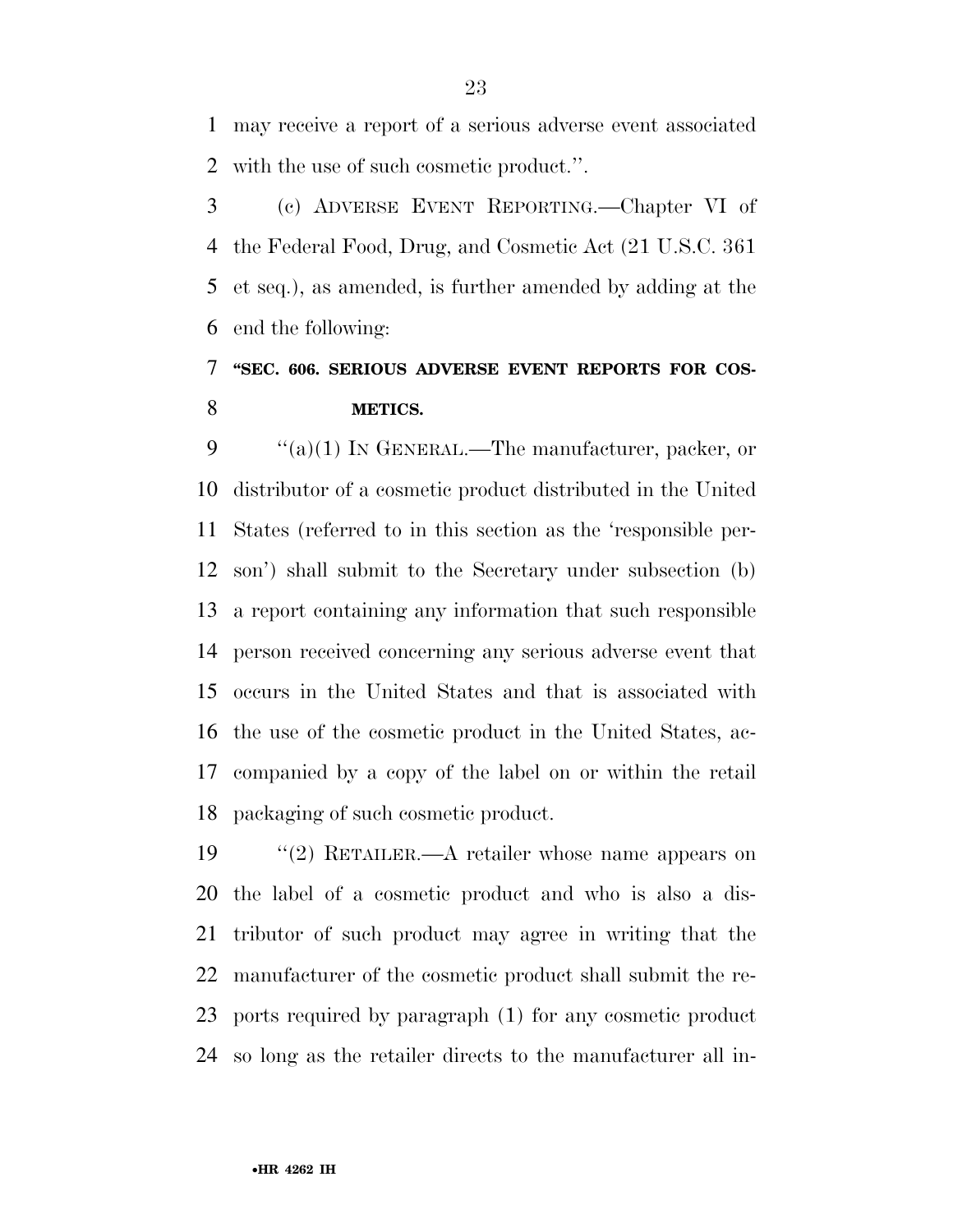formation relating to each adverse event associated with such cosmetic product that is provided to the retailer.

''(b) SUBMISSION OF REPORTS.—

4 "(1) IN GENERAL.—A report under subsection (a) shall be submitted to the Secretary no later than 15 business days after information concerning the adverse event is received at the place of business that is indicated on the label of the cosmetic, as re-9 quired under section  $602(b)(1)$ .

 ''(2) CONTENTS.—A report under subsection (a) shall be submitted to the Secretary in a format, and shall contain the information, defined by the Secretary in guidance or by regulation, including the following information, to the extent to which such information has been provided to the responsible person:

17  $\langle (A)$  The identity of the individual experi-encing the adverse event.

 $\langle (B)$  The identity of the individual report- ing the adverse event to the responsible person.  $\cdot$  (C) The identity of the cosmetic product associated with the adverse event.

23 ''(D) A detailed description of the adverse event.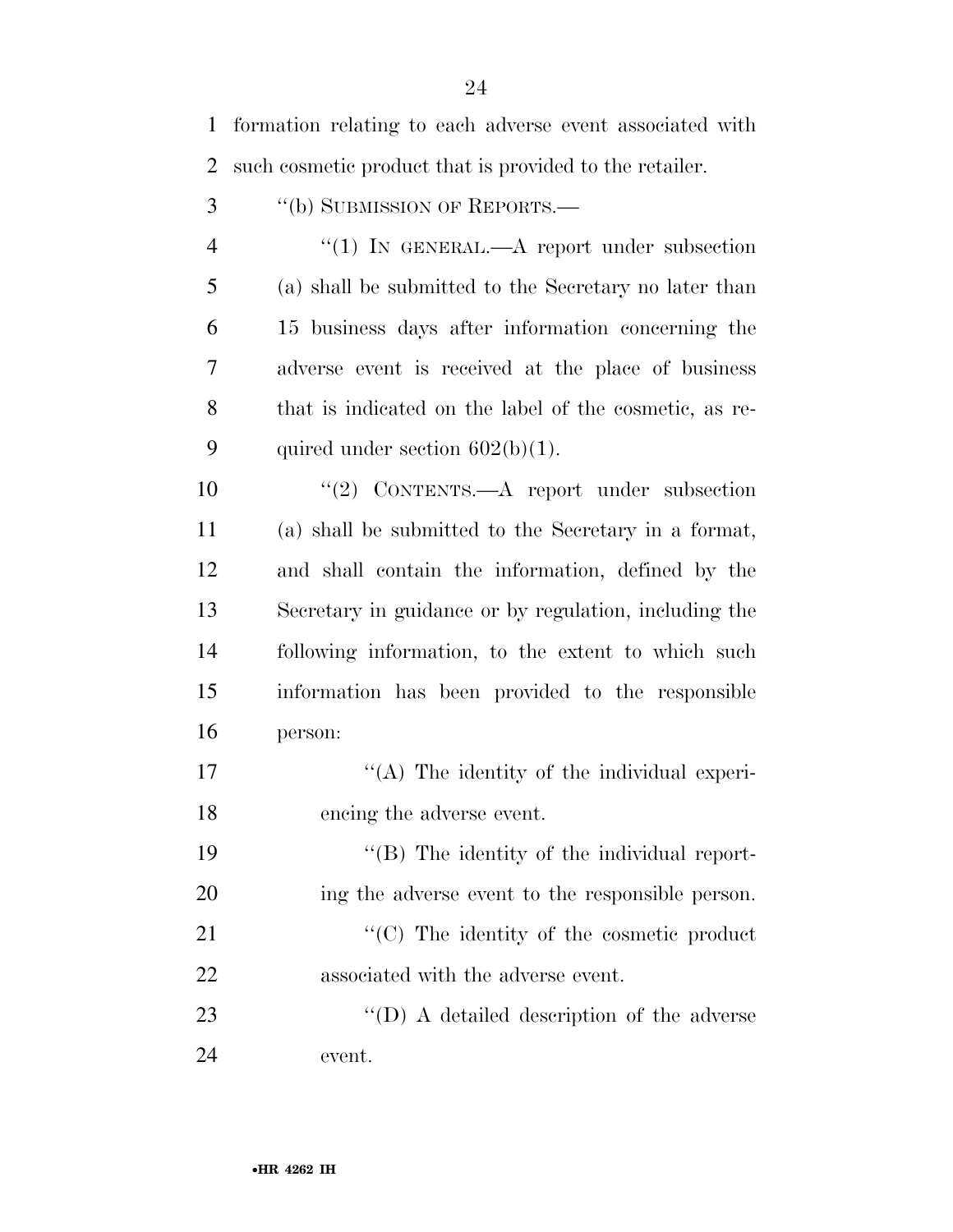1 ''(3) ADDITIONAL INFORMATION.—The respon- sible person submitting a report under subsection (a) may include any additional information and shall, within 15 business days of receiving any new information related to the serious adverse event re- port, submit such new information to the Secretary. ''(c) MAINTENANCE AND INSPECTION OF RECORDS.—

9 "(1) MAINTENANCE.—The responsible person shall maintain records of all information received by such person relating to each serious adverse event for a period of 6 years from initial receipt of such information.

 ''(2) RECORDS INSPECTION.—The responsible person shall permit an officer or employee duly des- ignated by the Secretary, upon presentation of ap- propriate credentials, to have access, at reasonable times, to records required to be maintained under this subsection for the purpose of inspection and copying.

 ''(d) RELATION TO OTHER PROVISIONS.—A report under subsection (a) (including all information submitted in the initial report or added later) shall be considered to be—

25  $\frac{1}{25}$  (1) a safety report under section 756;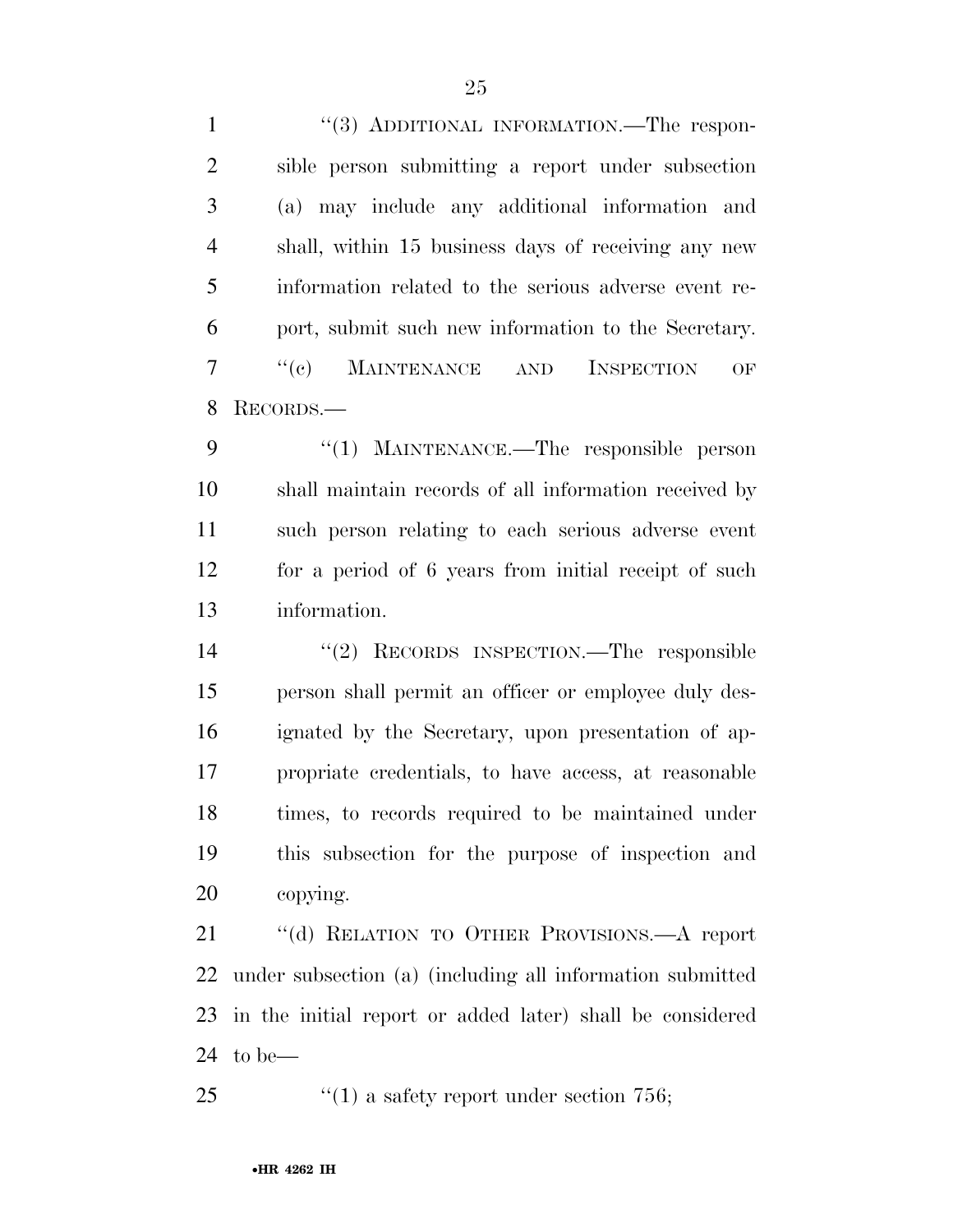| $\mathbf{1}$   | $f'(2)$ a record about an individual under section   |
|----------------|------------------------------------------------------|
| $\overline{2}$ | 552a of title 5, United States Code; and             |
| 3              | $(3)$ a medical or similar file, the disclosure of   |
| $\overline{4}$ | which would constitute a violation of section        |
| 5              | $552(b)(6)$ of such title 5, United States Code, and |
| 6              | which shall not be disclosed under section 552 of    |
| 7              | such title.                                          |
| 8              | "(e) DEFINITIONS.—In this section:                   |
| 9              | $((1)$ The term 'serious', with respect to an ad-    |
| 10             | event associated with a cosmetic product,<br>verse   |
| 11             | means-                                               |
| 12             | $\lq\lq$ resulting in—                               |
| 13             | $\lq\lq$ (i) death;                                  |
| 14             | "(ii) a life-threatening experience;                 |
| 15             | "(iii) inpatient hospitalization;                    |
| 16             | "(iv) a disability, disfigurement, or in-            |
| 17             | capacity; or                                         |
| 18             | $f'(v)$ a congenital anomaly or birth de-            |
| 19             | fect; or                                             |
| 20             | "(B) requiring, based on reasonable med-             |
| 21             | ical judgment, a medical or surgical interven-       |
| 22             | tion to prevent an outcome described in sub-         |
| 23             | paragraph $(A)$ .                                    |
| 24             | "(2) The term 'cosmetic product' has the mean-       |
| 25             | ing given to such term in section $604(c)$ .         |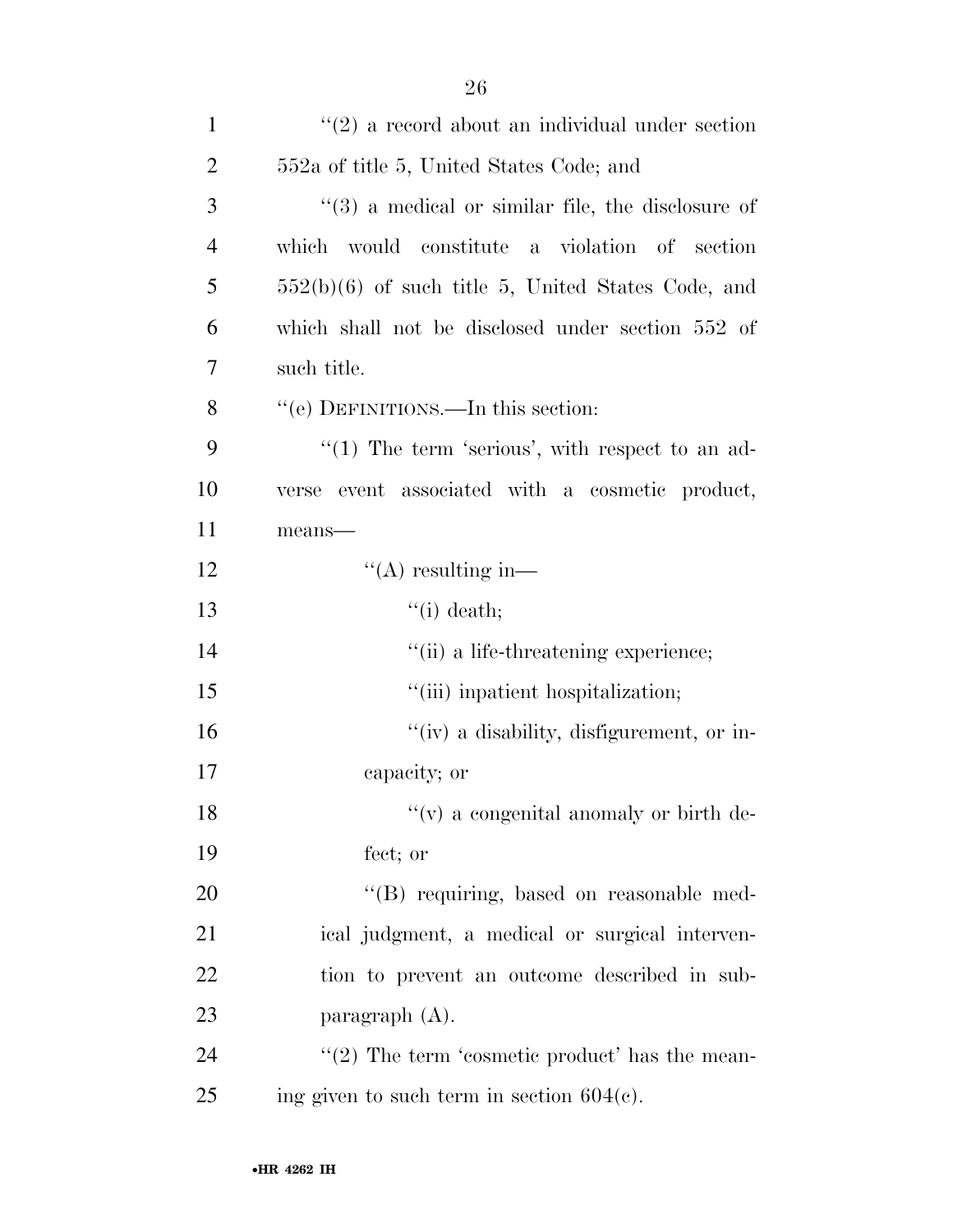| $\mathbf{1}$   | $\cdot\cdot\cdot(3)$ The term 'retailer' means a person that |
|----------------|--------------------------------------------------------------|
| $\overline{2}$ | sells or otherwise provides a cosmetic product di-           |
| 3              | rectly to a consumer.".                                      |
| $\overline{4}$ | (d) IMPORTED COSMETIC PRODUCTS.—Section 801                  |
| 5              | of the Federal Food, Drug, and Cosmetic Act (21 U.S.C.       |
| 6              | $(381)$ is amended—                                          |
| 7              | $(1)$ in subsection (a), by striking "760 or 761"            |
| 8              | each place it appears and inserting "760, 761, or            |
| 9              | $606$ "; and                                                 |
| 10             | $(2)$ in subsection (b), by striking "760 or 761"            |
| 11             | each place it appears and inserting "760, 761, or            |
| 12             | $606"$ .                                                     |
| 13             | SEC. 5. MAINTENANCE AND ACCESS TO RECORDS.                   |
| 14             | (a) IN GENERAL.—Chapter VI of the Federal Food,              |
| 15             | Drug, and Cosmetic Act (21 U.S.C. 361 et seq.), as           |
| 16             | amended, is further amended by adding at the end the         |
| 17             | following:                                                   |
| 18             | "SEC. 607. MAINTENANCE AND ACCESS TO RECORDS.                |
| 19             | $\cdot$ (a) RECORDS ACCESS.—                                 |
| 20             | "(1) RECORDS ACCESS DURING AN INSPEC-                        |
| 21             | TION.                                                        |
| 22             | "(A) IN GENERAL.—Each person who                             |
| 23             | manufactures, packs, or holds a cosmetic prod-               |
| 24             | uct in the United States or for import into the              |
| 25             | United States shall, at the request of an officer            |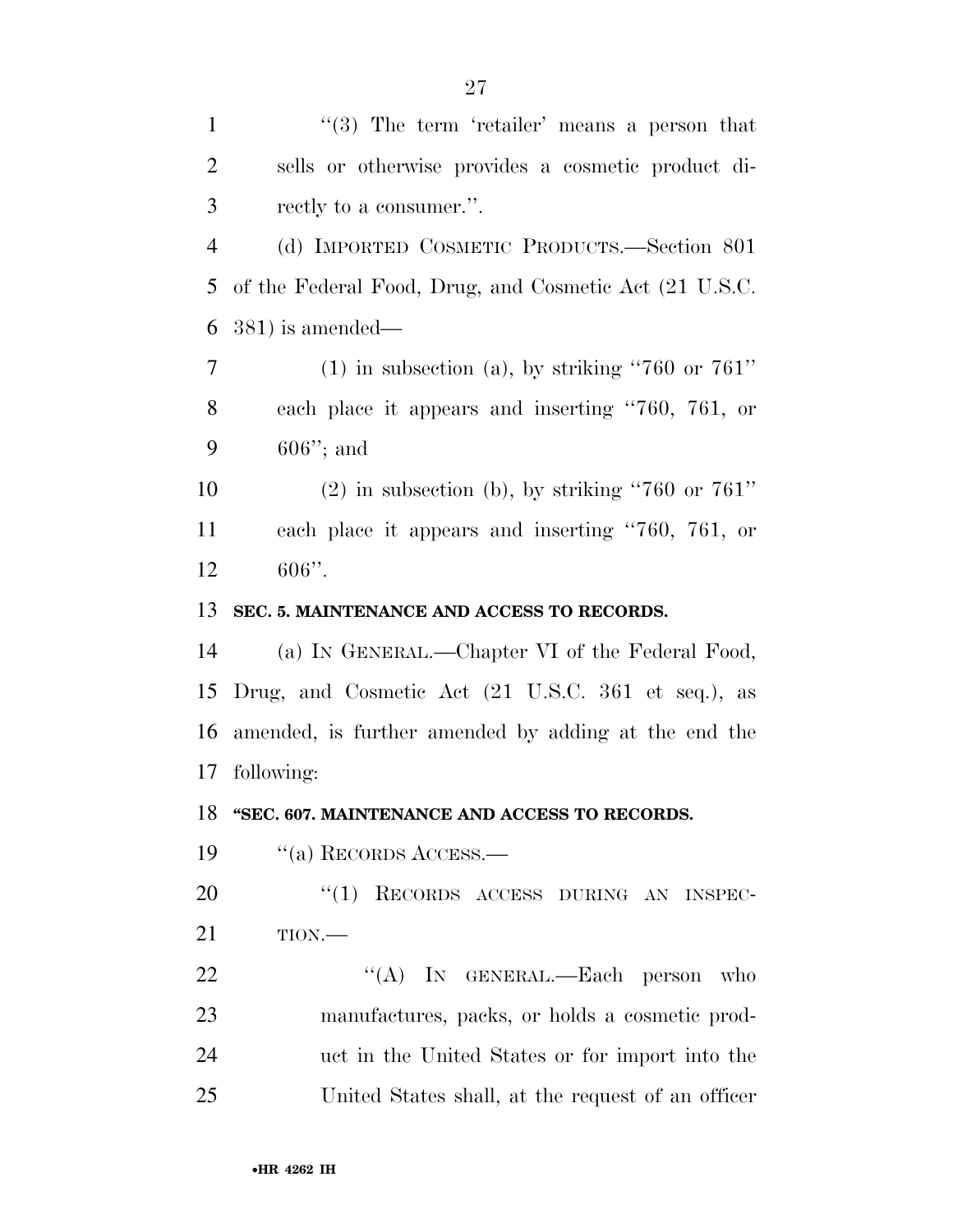or employee duly designated by the Secretary, permit such officer or employee, upon presen- tation of appropriate credentials, at reasonable times, within reasonable limits, and in a reason- able manner, to have access to and copy all records relating to whether the cosmetic may be adulterated, misbranded, or otherwise in viola- tion of this Act, including all records collected or developed to comply with section 605 (relat- ing to cosmetic product safety substantiation) or 606 (relating to serious adverse event re-ports).

13 "(B) SCOPE OF RECORDS.—The require- ment under subparagraph (A) applies to all records relating to the manufacture, packing, or holding of such cosmetic product maintained by or on behalf of such person in any format and at any location.

19 "'(C) IMMEDIATE AVAILABILITY WITH NO- TICE.—Records not required to be made avail- able immediately on commencement of an in- spection under subparagraph (A) shall nonethe- less be made available immediately on com- mencement of such an inspection if, a reason-able time before such inspection, the Secretary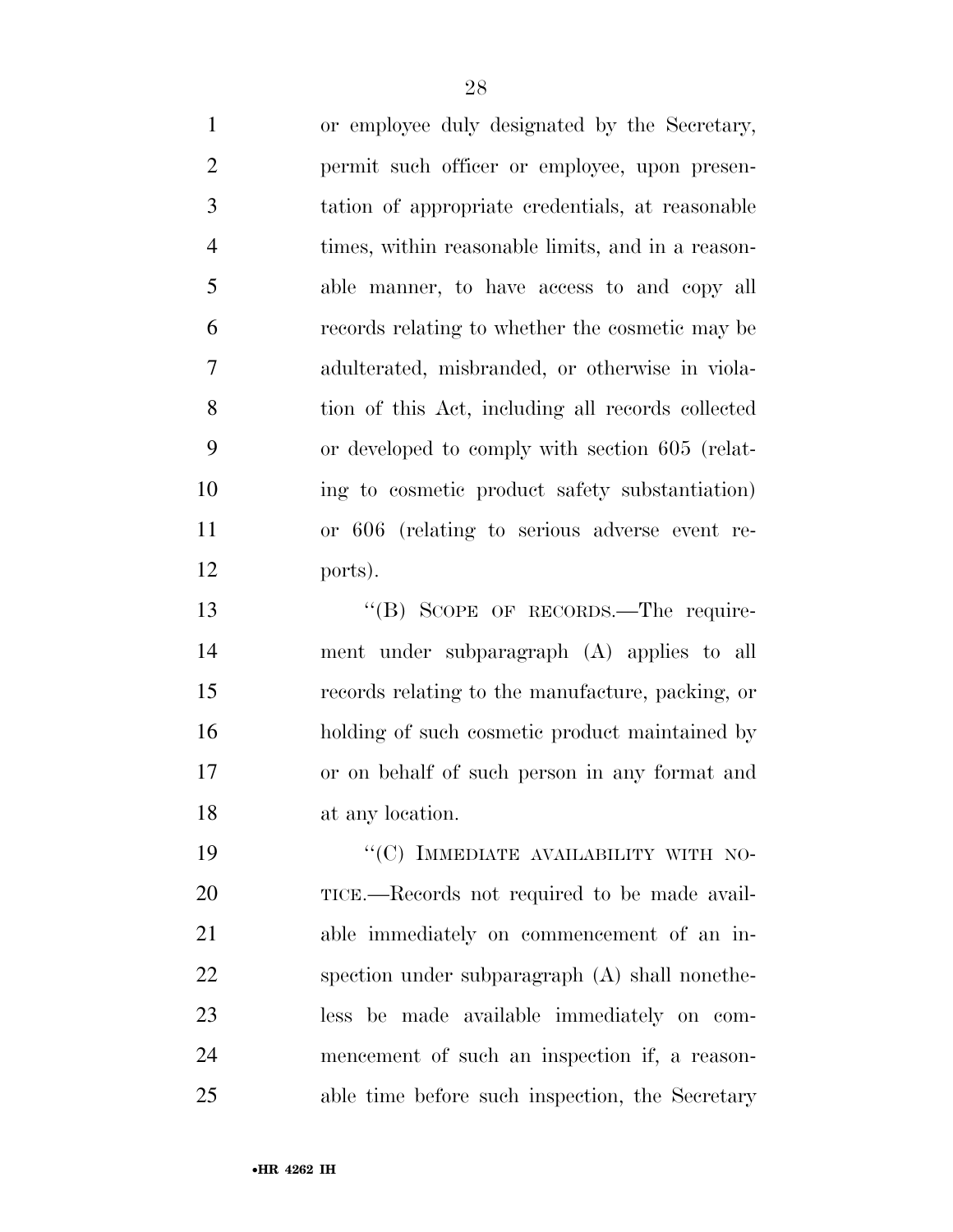by letter provides written notice to the person and identifies the records to be made available during such inspection. Nothing in this sub- paragraph shall be construed as permitting a person to refuse to produce records required under and in accordance with subparagraph (A) due to failure of the Secretary to provide notice under this paragraph. 9 "(2) ADDITIONAL AUTHORITIES TO ACCESS RECORDS REMOTELY; SUBMISSION OF RECORDS TO 11 THE SECRETARY.— 12 "(A) REMOTE ACCESS IN EMERGENCIES.— If the Secretary has a reasonable belief that a cosmetic product has caused one or more seri- ous adverse events (as such term is used in sec-16 tion 606), the Secretary may require each per- son who manufactures, packs, or holds such cosmetic product, or any cosmetic product that the Secretary determines may be affected in a similar manner, to submit to the Secretary all records reasonably related to such cosmetic product as soon as is reasonably practicable, after receiving written notice (including by no- tice served personally and outside normal busi-ness hours to an agent identified under clause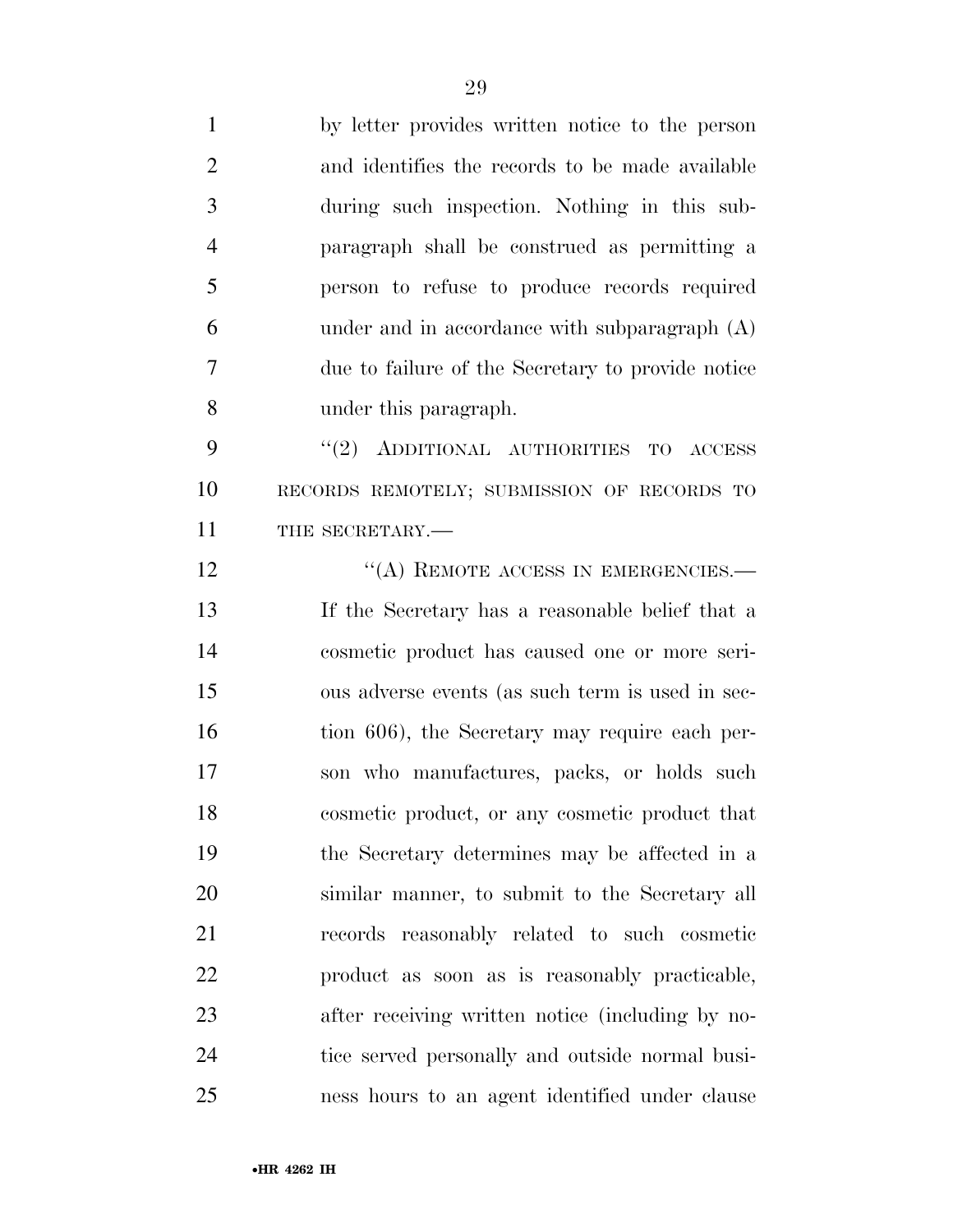1 (vi) or (vii) of section  $604(a)(2)(B)$  of such re-2 quirement).

3 "(B) ELECTRONIC SUBMISSION.—If the records required to be submitted to the Sec- retary under subparagraph (A) are available in electronic format, such records shall be sub- mitted electronically unless the Secretary speci- fies otherwise in the notice under such subpara-graph.

 ''(b) REGULATIONS CONCERNING RECORD- KEEPING.—The Secretary shall, by regulation, establish requirements regarding the establishment and mainte- nance, for not longer than 2 years, of records by persons who manufacture, pack, or hold cosmetics in the United States or for import into the United States, which records are needed by the Secretary for inspection to allow the Secretary to determine that the cosmetic is in compliance with applicable laws and regulations; to identify the pre- vious sources and the subsequent recipients of a cosmetic, including its packaging; or for other purposes the Sec- retary deems necessary to protect public health. The Sec- retary shall take into account the size of a business in promulgating regulations under this subsection.''.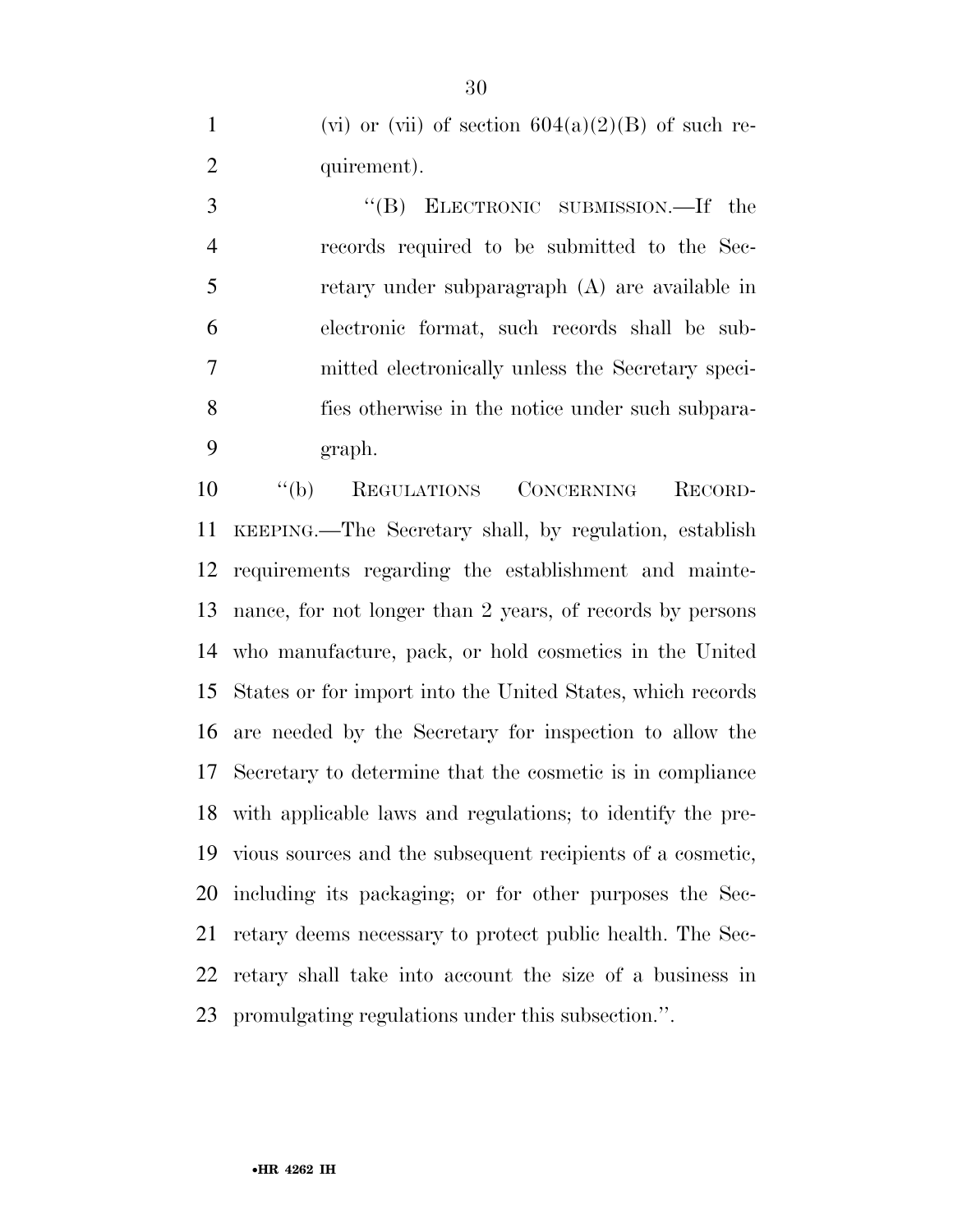| 1              | (b) CONFORMING AMENDMENTS.—Section $704(a)$ of      |
|----------------|-----------------------------------------------------|
| 2              | the Federal Food, Drug, and Cosmetic Act (21 U.S.C. |
| 3              | $374(a)$ is amended—                                |
| $\overline{4}$ | $(1)$ in paragraph $(1)$ —                          |
| 5              | (A) by inserting after the second sentence          |
| 6              | the following: "In the case of any person who       |
| 7              | manufactures, packs, or holds cosmetics, the in-    |
| 8              | spection shall extend to all records and other      |
| 9              | information described in or required under sec-     |
| 10             | tion 607 bearing on whether a cosmetic is adul-     |
| 11             | terated, misbranded, or otherwise in violation of   |
| 12             | this Act."; and                                     |
| 13             | (B) in the fourth sentence—                         |
| 14             | (i) by striking "the preceding sen-                 |
| 15             | tence" and inserting "either of the pre-            |
| 16             | eeding two sentences";                              |
| 17             | (ii) by striking "and" after "or chap-              |
| 18             | ter $IX$ "; and                                     |
| 19             | (iii) by inserting after "section"                  |
| 20             | $(505(j))$ " the following: ", and formulas for     |
| 21             | a cosmetic, financial data, pricing data,           |
| 22             | personnel data, research data, or sales             |
| 23             | data (other than shipment data regarding            |
| 24             | sales) related to a cosmetic"; and                  |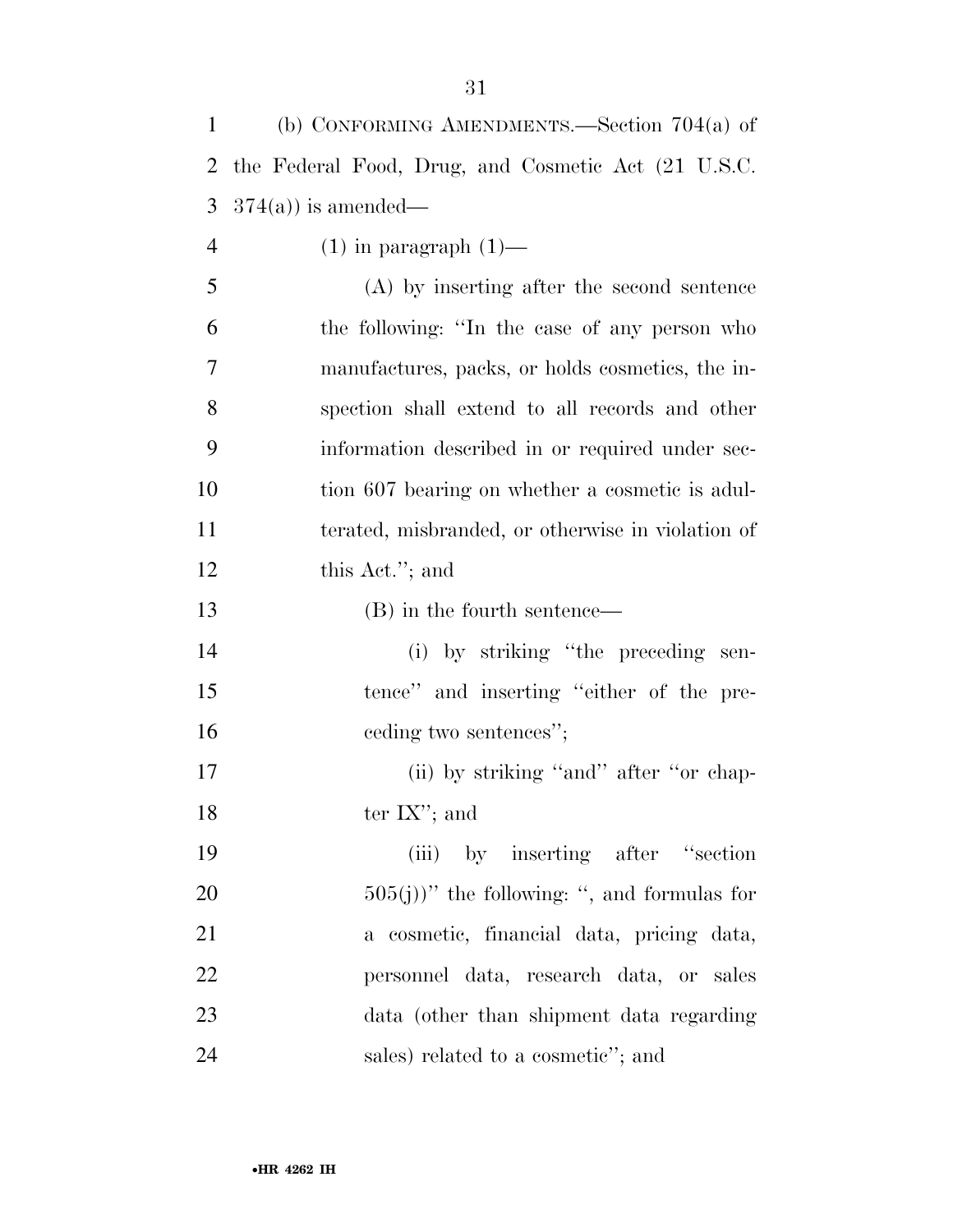(2) in paragraph (2), by striking ''third sen-tence'' and inserting ''fourth sentence''.

 (c) NO EFFECT ON OTHER PROVISIONS.—This sec- tion shall not be construed to limit the authority of the Secretary to require the establishment and maintenance of records under any other provision of this Act.

## **SEC. 6. GOOD MANUFACTURING PRACTICES FOR COS-METICS.**

 (a) IN GENERAL.—Section 601 of the Federal Food, Drug, and Cosmetic Act (21 U.S.C. 361), as amended by section 3(a), is further amended by adding at the end the following:

 ''(h) If the methods used in, or the facilities or con- trols used for, its manufacture, packing, or holding do not conform to current good manufacturing practice, as pre- scribed by the Secretary in regulations, to ensure that the cosmetic is safe and otherwise in compliance with this Act.''.

(b) REGULATIONS.—

 (1) PROMULGATION.—The Secretary of Health and Human Services, acting through the Commis- sioner of Food and Drugs, shall promulgate regula- tions to carry out section 601(h) of the Federal Food, Drug, and Cosmetic Act, as added by sub-section (a).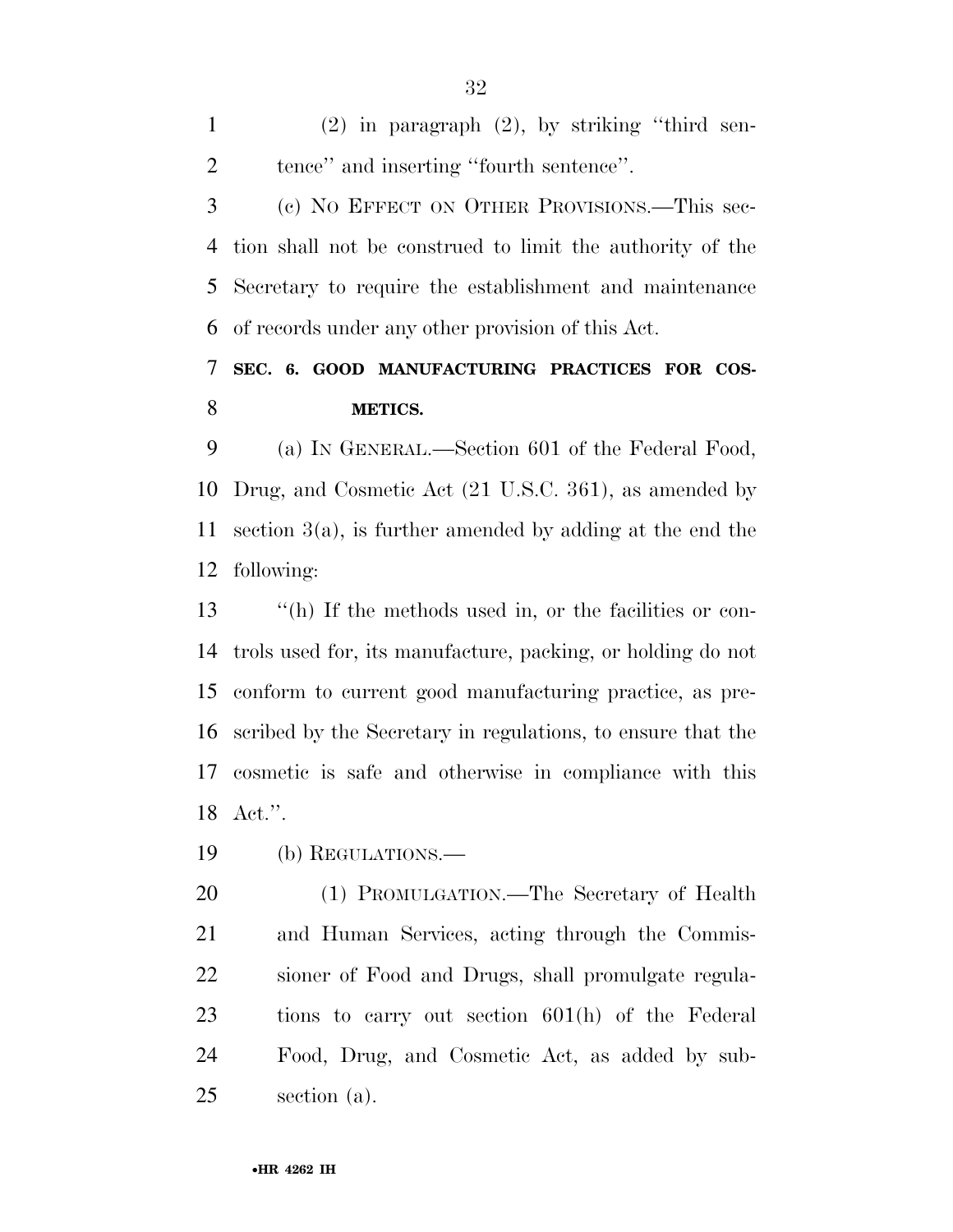(2) INTERNATIONAL STANDARDS.—In promul- gating such regulations, the Secretary of Health and Human Services, acting through the Commissioner of Food and Drugs, shall review international stand- ards for cosmetic product good manufacturing prac- tice that are in existence on the date of enactment of this Act to ensure that such regulations are con- sistent, to the extent the Secretary determines prac-ticable and appropriate, with such standards.

#### **SEC. 7. MANDATORY RECALL AUTHORITY.**

 (a) PROHIBITED ACT.—Section 301(xx) of the Fed- eral Food, Drug, and Cosmetic Act (21 U.S.C. 331(xx)) is amended by inserting ''or 608'' after ''The refusal or failure to follow an order under section 423''.

 (b) RECALL AUTHORITY.—Chapter VI of the Federal Food, Drug, and Cosmetic Act (21 U.S.C. 361 et seq.), as amended, is further amended by adding at the end the following:

#### **''SEC. 608. MANDATORY RECALL AUTHORITY.**

20 "(a) VOLUNTARY PROCEDURES.—If the Secretary determines that there is a reasonable probability that a cosmetic is adulterated under section 601 and the use of, or exposure to, such cosmetic will cause serious adverse health consequences or death to humans, the Secretary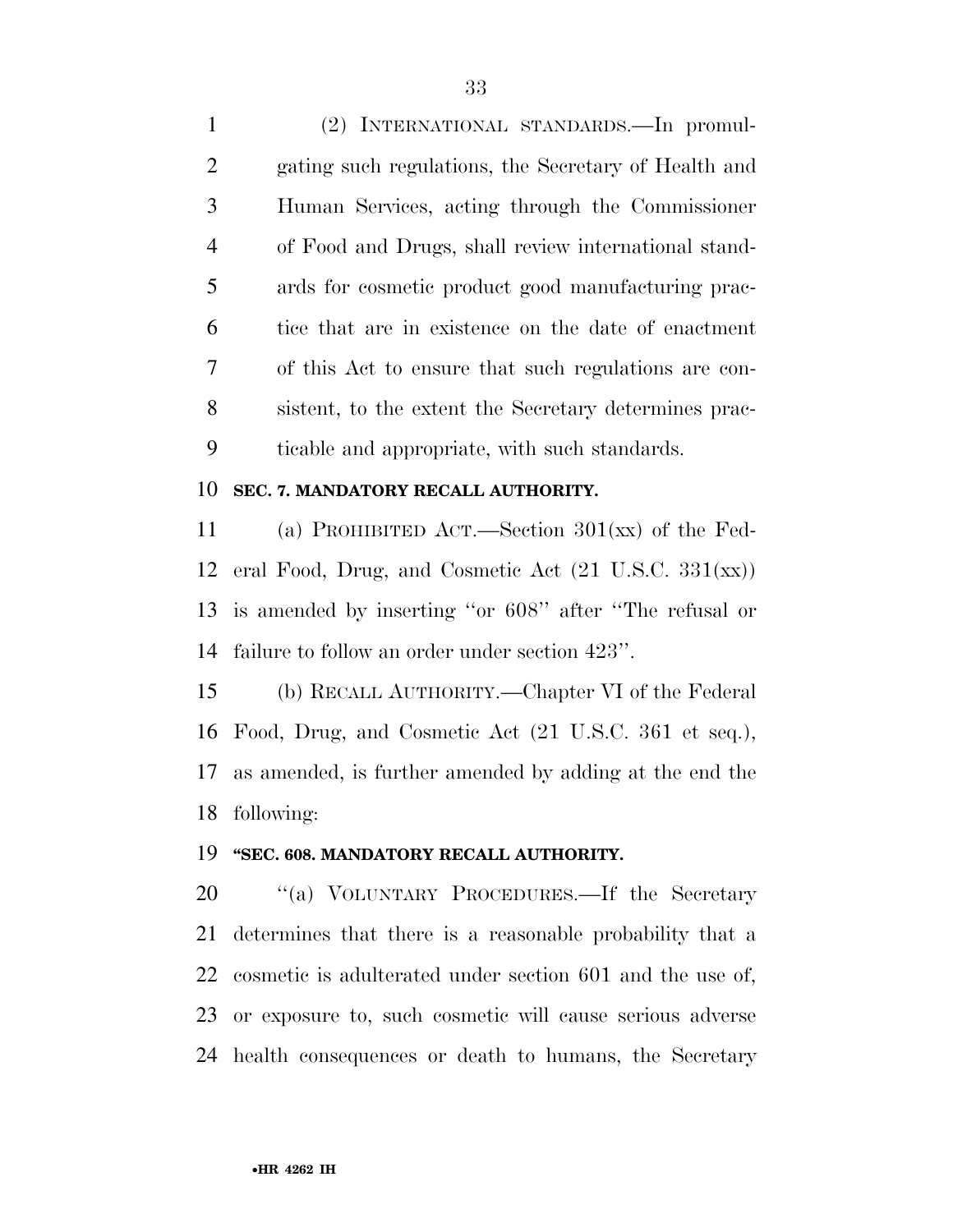| $\mathbf{1}$   | shall provide each responsible person with an opportunity |
|----------------|-----------------------------------------------------------|
| $\overline{2}$ | to cease distribution and recall such cosmetic.           |
| 3              | "(b) PREHEARING ORDER TO CEASE DISTRIBUTION               |
| $\overline{4}$ | AND GIVE NOTICE.                                          |
| 5              | "(1) IN GENERAL.—If a responsible person re-              |
| 6              | fuses to or does not voluntarily cease distribution or    |
| 7              | recall such cosmetic within the time and in the man-      |
| 8              | ner prescribed by the Secretary (if so prescribed),       |
| 9              | the Secretary may, by order require, as the Sec-          |
| 10             | retary deems necessary, such person to-                   |
| 11             | $\lq\lq$ immediately cease distribution<br>- of           |
| 12             | such cosmetic; and                                        |
| 13             | "(B) as applicable, immediately notify all                |
| 14             | persons-                                                  |
| 15             | "(i) manufacturing, packing, or hold-                     |
| 16             | ing such cosmetic, and                                    |
| 17             | "(ii) to which such cosmetic has been                     |
| 18             | distributed, transported, or sold,                        |
| 19             | to immediately cease distribution of such cos-            |
| 20             | metic.                                                    |
| 21             | DETERMINATION TO LIMIT AREAS<br>(2)<br>$AF-$              |
| 22             | FECTED.—If the Secretary requires a responsible           |
| 23             | person to cease distribution under paragraph $(1)(A)$     |
| 24             | of a cosmetic identified in subsection (a), the Sec-      |
| 25             | retary may limit the size of the geographic area and      |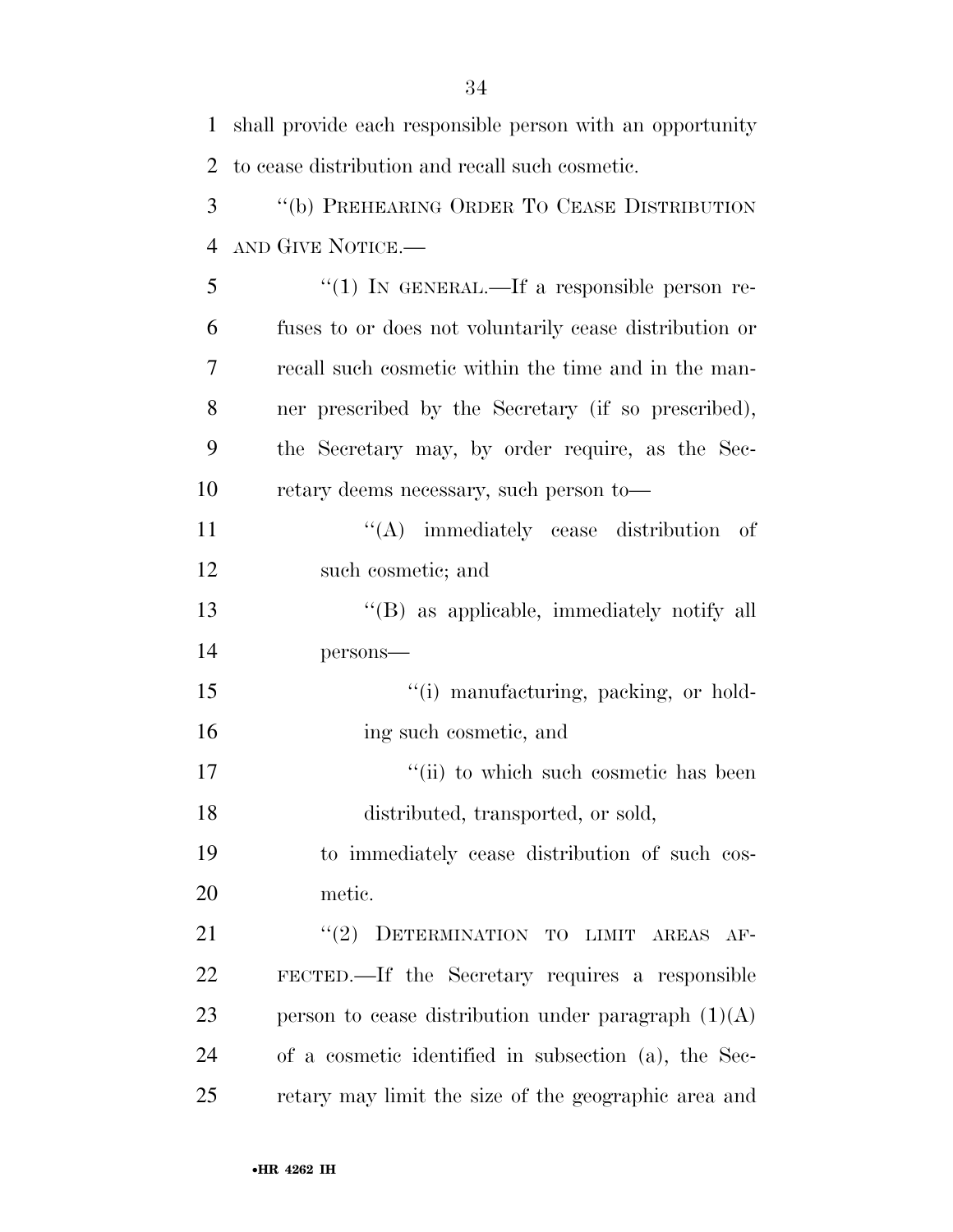| 3  | "(c) HEARING ON ORDER.—The Secretary shall pro-           |
|----|-----------------------------------------------------------|
| 4  | vide a responsible person subject to an order under sub-  |
| 5  | section (b) with an opportunity for an informal hearing,  |
| 6  | to be held as soon as possible, but not later than 2 days |
| 7  | after the issuance of the order, on the actions required  |
| 8  | by the order and on why the cosmetic that is the subject  |
| 9  | of the order should not be recalled.                      |
| 10 | "(d) POST-HEARING RECALL ORDER AND MODIFICA-              |
| 11 | TION OF ORDER.—                                           |
| 12 | " $(1)$ AMENDMENT OF ORDER.—If, after pro-                |
| 13 | viding opportunity for an informal hearing under          |
| 14 | subsection (c), the Secretary determines that re-         |
| 15 | moval of the cosmetic from commerce is necessary,         |
| 16 | the Secretary shall, as appropriate—                      |
| 17 | $\lq\lq$ amend the order to require recall of             |
| 18 | such cosmetic or other appropriate action;                |
| 19 | $\lq\lq$ specify a timetable in which the recall          |
| 20 | shall occur;                                              |
| 21 | "(C) require periodic reports to the Sec-                 |
| 22 | retary describing the progress of the recall; and         |
| 23 | $\lq\lq$ (D) provide notice to consumers to whom          |
| 24 | such cosmetic was, or may have been, distrib-             |
| 25 | uted.                                                     |

the markets affected by such cessation if such limi-

tation would not compromise the public health.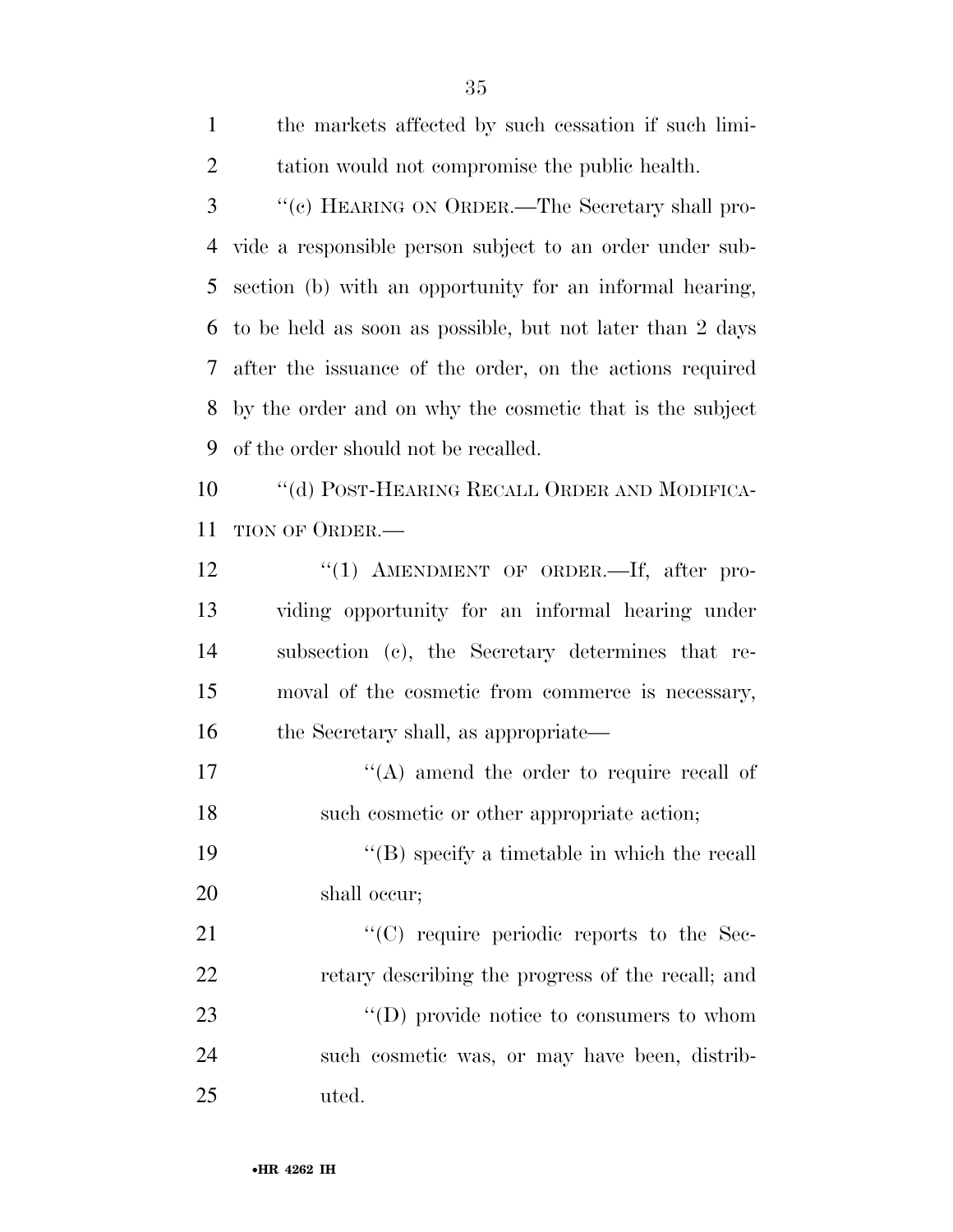| $\mathbf{1}$   | "(2) VACATING OF ORDER.—If, after such hear-               |
|----------------|------------------------------------------------------------|
| $\overline{2}$ | ing, the Secretary determines that adequate grounds        |
| 3              | do not exist to continue the actions required by the       |
| $\overline{4}$ | order, or that such actions should be modified, the        |
| 5              | Secretary shall vacate the order or modify the order.      |
| 6              | "(e) COOPERATION AND CONSULTATION.—The Sec-                |
| 7              | retary shall work with State and local public health offi- |
| 8              | cials in carrying out this section, as appropriate.        |
| 9              | "(f) PUBLIC NOTIFICATION.—In conducting a recall           |
| 10             | under this section, the Secretary shall—                   |
| 11             | $\cdot$ (1) ensure that a press release is published re-   |
| 12             | garding the recall, as well as a lerts and public no-      |
| 13             | tices, as appropriate, in order to provide notifica-       |
| 14             | tion-                                                      |
| 15             | $\lq\lq$ of the recall to consumers and retail-            |
| 16             | ers to whom such cosmetic was, or may have                 |
| 17             | been, distributed; and                                     |
| 18             | $\lq$ <sup>"</sup> (B) that includes, at a minimum—        |
| 19             | "(i) the name of the cosmetic subject                      |
| <b>20</b>      | to the recall;                                             |
| 21             | "(ii) a description of the risk associ-                    |
| 22             | ated with such cosmetic; and                               |
| 23             | "(iii) to the extent practicable, infor-                   |
| 24             | mation for consumers about similar cos-                    |
| 25             | metics that are not affected by the recall;                |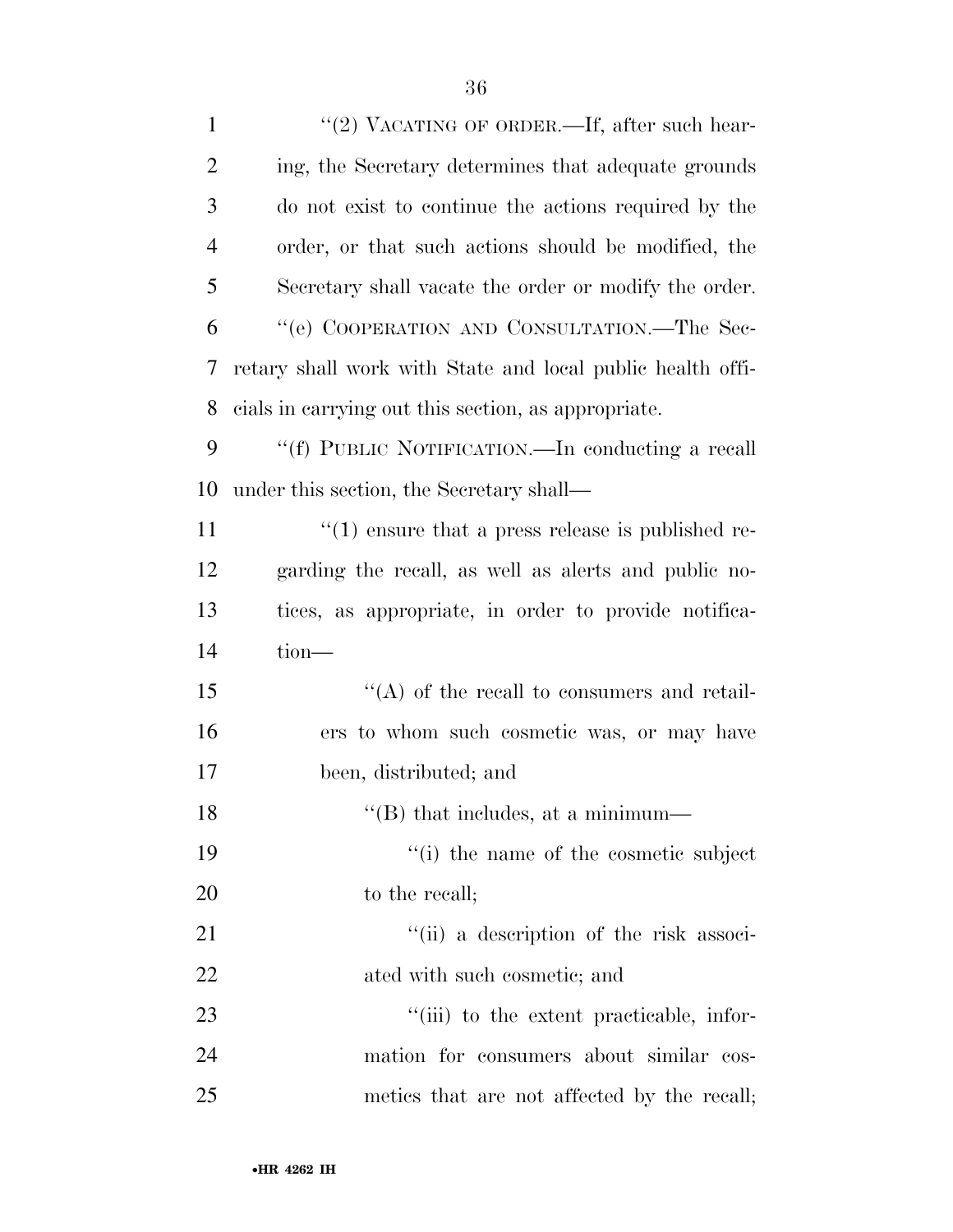$\frac{1}{2}$  shall consider providing a list to the public of retail consignees receiving products involved in a Class I recall, as determined appropriate by the Sec-retary; and

 ''(3) if available, publish on the Internet Web site of the Food and Drug Administration an image of the cosmetic that is the subject of the press re-lease described in (1).

9 "(g) NO DELEGATION.—The authority conferred by this section to order a recall or vacate a recall order shall not be delegated to any officer or employee other than the Commissioner.

 ''(h) EFFECT.—Nothing in this section shall affect the authority of the Secretary to request or participate in a voluntary recall, or to issue an order to cease distribu- tion or to recall under any other provision of this Act or under the Public Health Service Act.

 ''(i) RESPONSIBLE PERSON DEFINED.—In this sec- tion, the term 'responsible person' has the meaning given 20 to such term in section  $604(c)$ .".

#### **SEC. 8. EFFECTIVE DATES.**

22 (a) The amendments made by sections  $2(a)$ , 3, 4, 5, and 7 shall take effect 18 months after the date of enact-ment of this Act.